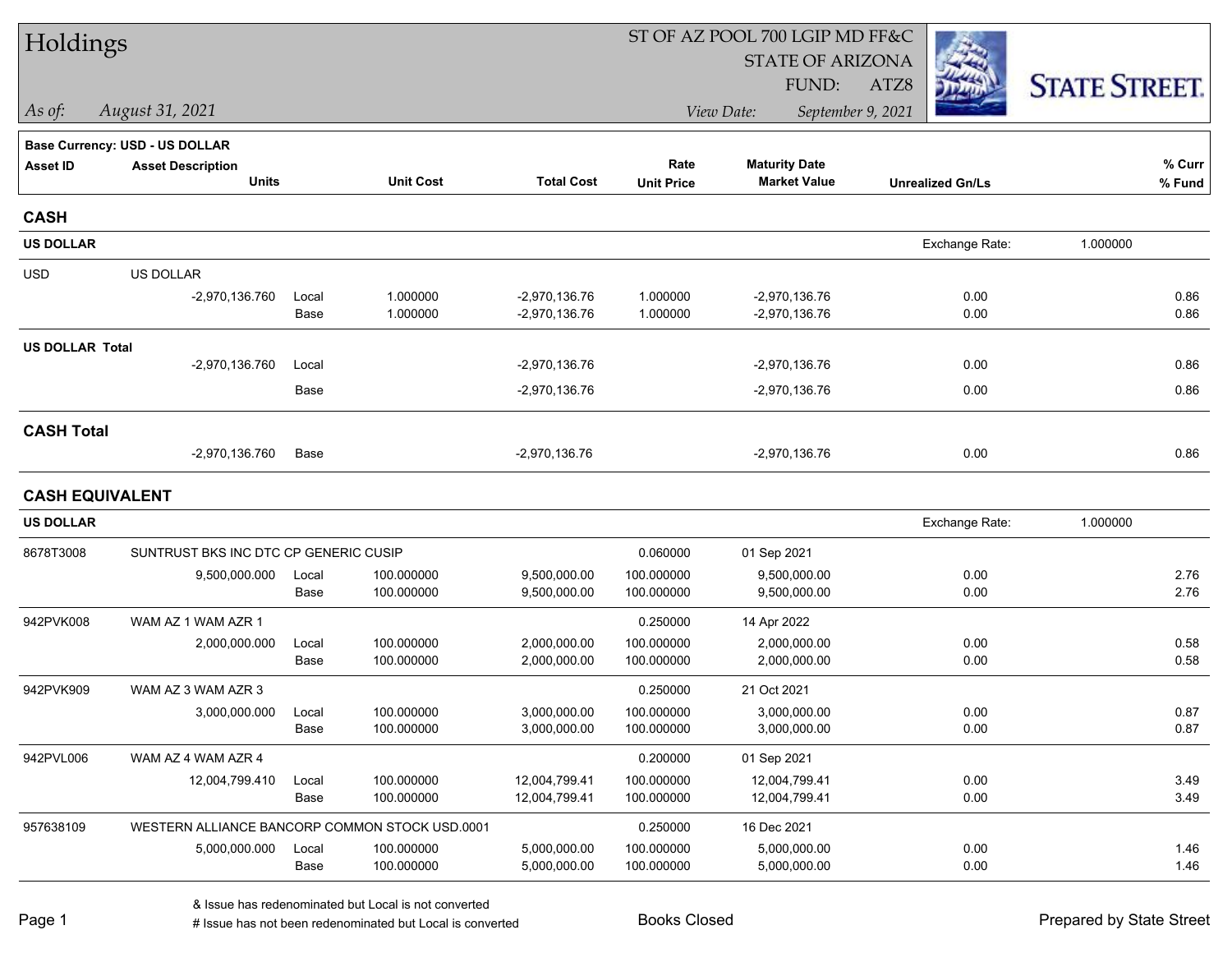| Holdings |
|----------|
|----------|

STATE OF ARIZONA

FUND:

ATZ8



*As of: View Date: September 9, 2021*

| As of: | August 31, 2021 |
|--------|-----------------|
|        |                 |

|                        | Base Currency: USD - US DOLLAR         |       |                  |                   |                   |                      |                         |          |
|------------------------|----------------------------------------|-------|------------------|-------------------|-------------------|----------------------|-------------------------|----------|
| <b>Asset ID</b>        | <b>Asset Description</b>               |       |                  |                   | Rate              | <b>Maturity Date</b> |                         | % Curr   |
|                        | <b>Units</b>                           |       | <b>Unit Cost</b> | <b>Total Cost</b> | <b>Unit Price</b> | <b>Market Value</b>  | <b>Unrealized Gn/Ls</b> | % Fund   |
| 95763A914              | WESTERN ALLIANCE BANCORP PP            |       |                  |                   | 0.250000          | 23 Jun 2022          |                         |          |
|                        | 5,004,983.710                          | Local | 100.000000       | 5,004,983.71      | 100.000000        | 5,004,983.71         | 0.00                    | 1.46     |
|                        |                                        | Base  | 100.000000       | 5,004,983.71      | 100.000000        | 5,004,983.71         | 0.00                    | 1.46     |
| 979QHR003              | SOUTH STREET REPO                      |       |                  |                   | 0.120000          | 01 Sep 2021          |                         |          |
|                        | 50,000,000.000                         | Local | 100.000000       | 50,000,000.00     | 100.000000        | 50,000,000.00        | 0.00                    | 14.55    |
|                        |                                        | Base  | 100.000000       | 50,000,000.00     | 100.000000        | 50,000,000.00        | 0.00                    | 14.55    |
| <b>US DOLLAR Total</b> |                                        |       |                  |                   |                   |                      |                         |          |
|                        | 86,509,783.120                         | Local |                  | 86,509,783.12     |                   | 86,509,783.12        | 0.00                    | 25.18    |
|                        |                                        | Base  |                  | 86,509,783.12     |                   | 86,509,783.12        | 0.00                    | 25.18    |
|                        | <b>CASH EQUIVALENT Total</b>           |       |                  |                   |                   |                      |                         |          |
|                        | 86,509,783.120                         | Base  |                  | 86,509,783.12     |                   | 86,509,783.12        | 0.00                    | 25.18    |
| <b>FIXED INCOME</b>    |                                        |       |                  |                   |                   |                      |                         |          |
| <b>US DOLLAR</b>       |                                        |       |                  |                   |                   |                      | Exchange Rate:          | 1.000000 |
| 36178GHQ0              | GNMA POOL AA8339 GN 08/27 FIXED 3      |       |                  |                   | 3.000000          | 15 Aug 2027          |                         |          |
|                        | 619.322.250                            | Local | 102.761133       | 636,422.56        | 105.254758        | 651,866.14           | 15,443.58               | 0.19     |
| Original Face:         | 5,000,000.000                          | Base  | 102.761133       | 636,422.56        | 105.254758        | 651,866.14           | 15,443.58               | 0.19     |
| 36179MAF7              | GNMA II POOL MA0006 G2 04/27 FIXED 2.5 |       |                  |                   | 2.500000          | 20 Apr 2027          |                         |          |
|                        | 509,220.680                            | Local | 102.109421       | 519,962.29        | 103.662413        | 527,870.44           | 7,908.15                | 0.15     |
| Original Face:         | 4,372,786.000                          | Base  | 102.109421       | 519,962.29        | 103.662413        | 527,870.44           | 7,908.15                | 0.15     |
| 36179MCH1              | GNMA II POOL MA0072 G2 05/27 FIXED 2.5 |       |                  |                   | 2.500000          | 20 May 2027          |                         |          |
|                        | 625,908.750                            | Local | 101.860268       | 637,552.33        | 103.565564        | 648,225.93           | 10,673.60               | 0.19     |
| Original Face:         | 5,000,000.000                          | Base  | 101.860268       | 637,552.33        | 103.565564        | 648,225.93           | 10,673.60               | 0.19     |
| 36179MGP9              | GNMA II POOL MA0206 G2 07/27 FIXED 3.5 |       |                  |                   | 3.500000          | 20 Jul 2027          |                         |          |
|                        | 375.403.660                            | Local | 103.043828       | 386,830.30        | 106.841819        | 401,088.10           | 14,257.80               | 0.12     |
| Original Face:         | 4,169,641.000                          | Base  | 103.043828       | 386,830.30        | 106.841819        | 401,088.10           | 14,257.80               | 0.12     |
| 36179NDH8              | GNMA II POOL MA1004 G2 05/43 FIXED 3   |       |                  |                   | 3.000000          | 20 May 2043          |                         |          |

Original Face: 2,000,000.000 Base 101.100173 261,129.11 103.347198 266,932.89 5,803.78 0.08

258,287.500 Local 101.100173 261,129.11 103.347198 266,932.89 5,803.78 0.08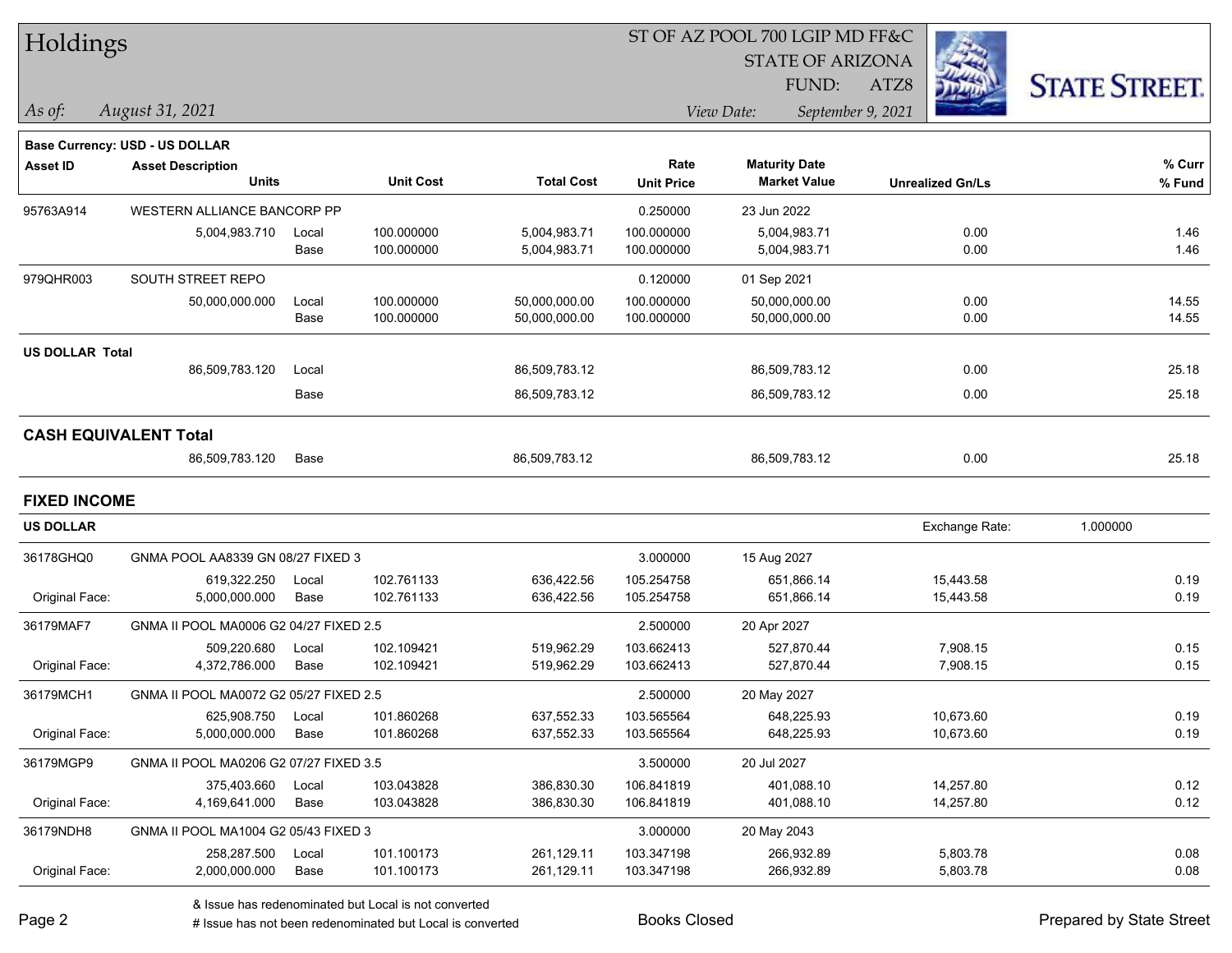### ST OF AZ POOL 700 LGIP MD FF&C

STATE OF ARIZONA

ATZ8



*As of: View Date: September 9, 2021* FUND:

| As of: | August 31, 2021 |  |
|--------|-----------------|--|
|        |                 |  |

|                 | Base Currency: USD - US DOLLAR                 |               |                          |                          |                           |                                             |                         |                  |
|-----------------|------------------------------------------------|---------------|--------------------------|--------------------------|---------------------------|---------------------------------------------|-------------------------|------------------|
| <b>Asset ID</b> | <b>Asset Description</b><br><b>Units</b>       |               | <b>Unit Cost</b>         | <b>Total Cost</b>        | Rate<br><b>Unit Price</b> | <b>Maturity Date</b><br><b>Market Value</b> | <b>Unrealized Gn/Ls</b> | % Curr<br>% Fund |
| 36202F3T1       | GNMA II POOL 005310 G2 02/27 FIXED 3.5         |               |                          |                          | 3.500000                  | 20 Feb 2027                                 |                         |                  |
| Original Face:  | 139,394.130<br>2,910,888.000                   | Local<br>Base | 101.998284<br>101.998284 | 142,179.62<br>142,179.62 | 105.799874<br>105.799874  | 147,478.81<br>147,478.81                    | 5,299.19<br>5,299.19    | 0.04<br>0.04     |
| 36225E3Y6       | GNMA II POOL 082614 G2 09/40 FLOATING VAR      |               |                          |                          | 2.250000                  | 20 Sep 2040                                 |                         |                  |
| Original Face:  | 469,331.040<br>9,450,000.000                   | Local<br>Base | 102.924448<br>102.924448 | 483,056.38<br>483,056.38 | 104.393015<br>104.393015  | 489,948.82<br>489,948.82                    | 6,892.44<br>6,892.44    | 0.14<br>0.14     |
| 3622A2EM0       | GNMA POOL 783740 GN 12/27 FIXED 2.5            |               |                          |                          | 2.500000                  | 15 Dec 2027                                 |                         |                  |
| Original Face:  | 344, 353. 720<br>2,500,000.000                 | Local<br>Base | 100.947825<br>100.947825 | 347,617.59<br>347,617.59 | 104.579666<br>104.579666  | 360,123.97<br>360,123.97                    | 12,506.38<br>12,506.38  | 0.10<br>0.10     |
| 3622A2F31       | GNMA II POOL 783786 G2 06/28 FIXED 2.5         |               |                          | 2.500000                 | 20 Jun 2028               |                                             |                         |                  |
| Original Face:  | 228,299.490<br>1,500,000.000                   | Local<br>Base | 100.917238<br>100.917238 | 230,393.54<br>230,393.54 | 103.965519<br>103.965519  | 237,352.75<br>237,352.75                    | 6,959.21<br>6,959.21    | 0.07<br>0.07     |
| 36230M3Y1       | GNMA POOL 753515 GN 11/40 FIXED 4              |               |                          | 4.000000                 | 15 Nov 2040               |                                             |                         |                  |
| Original Face:  | 456,166.430<br>5,872,458.000                   | Local<br>Base | 105.123836<br>105.123836 | 479,539.65<br>479,539.65 | 109.765282<br>109.765282  | 500,712.37<br>500,712.37                    | 21,172.72<br>21,172.72  | 0.15<br>0.15     |
| 36241KZ76       | GNMA POOL 782566 GN 02/24 FIXED 5.5            |               |                          | 5.500000                 | 15 Feb 2024               |                                             |                         |                  |
| Original Face:  | 9,916.530<br>1,000,000.000                     | Local<br>Base | 101.309329<br>101.309329 | 10,046.37<br>10,046.37   | 104.237290<br>104.237290  | 10,336.72<br>10,336.72                      | 290.35<br>290.35        | 0.00<br>0.00     |
| 36290TK65       | GNMA POOL 616917 GN 12/35 FIXED 5              |               |                          |                          | 5.000000                  | 15 Dec 2035                                 |                         |                  |
| Original Face:  | 24,583.310<br>1,000,000.000                    | Local<br>Base | 104.319557<br>104.319557 | 25,645.20<br>25,645.20   | 112.234899<br>112.234899  | 27,591.05<br>27,591.05                      | 1,945.85<br>1,945.85    | 0.01<br>0.01     |
| 36294XCP9       | GNMA POOL 662578 GN 09/22 FIXED 5              |               |                          |                          | 5.000000                  | 15 Sep 2022                                 |                         |                  |
| Original Face:  | 136.170<br>25,000.000                          | Local<br>Base | 100.470001<br>100.470001 | 136.81<br>136.81         | 103.447714<br>103.447714  | 140.86<br>140.86                            | 4.05<br>4.05            | 0.00<br>0.00     |
| 36297KGS4       | GNMA POOL 714009 GN 10/39 FIXED 5              |               |                          |                          | 5.000000                  | 15 Oct 2039                                 |                         |                  |
| Original Face:  | 50,054.800<br>2,000,000.000                    | Local<br>Base | 103.039928<br>103.039928 | 51,576.43<br>51,576.43   | 114.159282<br>114.159282  | 57,142.20<br>57,142.20                      | 5,565.77<br>5,565.77    | 0.02<br>0.02     |
| 38375UAN0       | GOVERNMENT NATIONAL MORTGAGE A GNR 2013 H21 FB |               |                          |                          | 0.802880                  | 20 Sep 2063                                 |                         |                  |
| Original Face:  | 730,946.150<br>1,500,000.000                   | Local<br>Base | 100.418995<br>100.418995 | 734,008.78<br>734,008.78 | 100.646530<br>100.646530  | 735,671.94<br>735,671.94                    | 1,663.16<br>1,663.16    | 0.21<br>0.21     |
|                 |                                                |               |                          |                          |                           |                                             |                         |                  |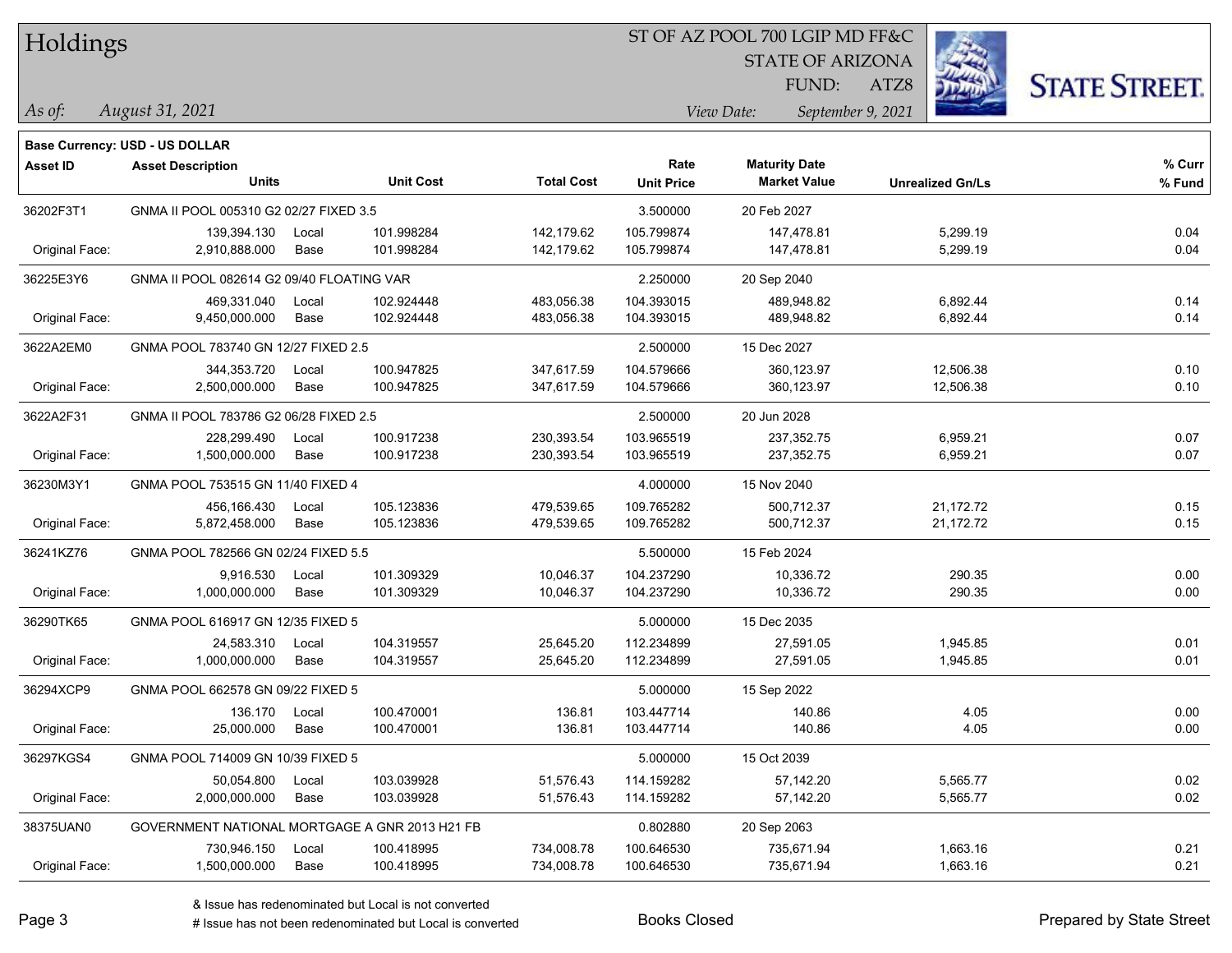### ST OF AZ POOL 700 LGIP MD FF&C

STATE OF ARIZONA

ATZ8



*August 31, 2021 As of: View Date: September 9, 2021* FUND:

|                 | Base Currency: USD - US DOLLAR                 |       |                  |                   |                   |                      |                         |        |
|-----------------|------------------------------------------------|-------|------------------|-------------------|-------------------|----------------------|-------------------------|--------|
| <b>Asset ID</b> | <b>Asset Description</b>                       |       |                  |                   | Rate              | <b>Maturity Date</b> |                         | % Curr |
|                 | <b>Units</b>                                   |       | <b>Unit Cost</b> | <b>Total Cost</b> | <b>Unit Price</b> | <b>Market Value</b>  | <b>Unrealized Gn/Ls</b> | % Fund |
| 38375UDJ6       | GOVERNMENT NATIONAL MORTGAGE A GNR 2014 H04 FB |       |                  |                   | 0.752880          | 20 Feb 2064          |                         |        |
|                 | 752,860.140                                    | Local | 100.369567       | 755,642.46        | 100.661670        | 757,841.59           | 2,199.13                | 0.22   |
| Original Face:  | 1,530,000.000                                  | Base  | 100.369567       | 755,642.46        | 100.661670        | 757,841.59           | 2,199.13                | 0.22   |
| 38376R4Z6       | GOVERNMENT NATIONAL MORTGAGE A GNR 2017 H14 FB |       |                  |                   | 1.031130          | 20 Jun 2067          |                         |        |
|                 | 835,532.550                                    | Local | 101.986365       | 852,129.28        | 101.165490        | 845,270.60           | $-6,858.68$             | 0.25   |
| Original Face:  | 1,200,000.000                                  | Base  | 101.986365       | 852,129.28        | 101.165490        | 845,270.60           | $-6,858.68$             | 0.25   |
| 38377YWD8       | GOVERNMENT NATIONAL MORTGAGE A GNR 2011 140 PC |       |                  |                   | 2.000000          | 16 Aug 2039          |                         |        |
|                 | 166,519.320                                    | Local | 100.977838       | 168,147.61        | 101.029140        | 168,233.04           | 85.43                   | 0.05   |
| Original Face:  | 2,720,000.000                                  | Base  | 100.977838       | 168,147.61        | 101.029140        | 168,233.04           | 85.43                   | 0.05   |
| 38378B4Q9       | GOVERNMENT NATIONAL MORTGAGE A GNR 2013 7 C    |       |                  |                   | 2.637000          | 16 May 2051          |                         |        |
|                 | 171,928.400                                    | Local | 101.457461       | 174,434.19        | 101.305640        | 174, 173. 17         | $-261.02$               | 0.05   |
| Original Face:  | 4,000,000.000                                  | Base  | 101.457461       | 174,434.19        | 101.305640        | 174, 173. 17         | $-261.02$               | 0.05   |
| 38378H4K9       | GOVERNMENT NATIONAL MORTGAGE A GNR 2012 124 KB |       |                  |                   | 2.000000          | 20 Jul 2042          |                         |        |
|                 | 1,191,351.660                                  | Local | 101.970785       | 1,214,830.64      | 103.124050        | 1,228,570.08         | 13,739.44               | 0.36   |
| Original Face:  | 4,400,000.000                                  | Base  | 101.970785       | 1,214,830.64      | 103.124050        | 1,228,570.08         | 13,739.44               | 0.36   |
| 38378KBF5       | GOVERNMENT NATIONAL MORTGAGE A GNR 2013 30 A   |       |                  |                   | 1.500000          | 16 May 2042          |                         |        |
|                 | 607,426.110                                    | Local | 99.387254        | 603,704.13        | 100.538840        | 610,699.16           | 6,995.03                | 0.18   |
| Original Face:  | 3,000,000.000                                  | Base  | 99.387254        | 603,704.13        | 100.538840        | 610,699.16           | 6,995.03                | 0.18   |
| 38378KRR2       | GOVERNMENT NATIONAL MORTGAGE A GNR 2013 78 AF  |       |                  |                   | 2.426180          | 16 Mar 2048          |                         |        |
|                 | 253,374.530                                    | Local | 100.581120       | 254,846.94        | 102.732360        | 260,297.63           | 5,450.69                | 0.08   |
| Original Face:  | 1,000,000.000                                  | Base  | 100.581120       | 254,846.94        | 102.732360        | 260,297.63           | 5,450.69                | 0.08   |
| 38378XEW7       | GOVERNMENT NATIONAL MORTGAGE A GNR 2014 101 AD |       |                  |                   | 3.000000          | 16 Jul 2050          |                         |        |
|                 | 224,743.390                                    | Local | 101.245910       | 227,543.49        | 101.381930        | 227,849.19           | 305.70                  | 0.07   |
| Original Face:  | 1,000,000.000                                  | Base  | 101.245910       | 227,543.49        | 101.381930        | 227,849.19           | 305.70                  | 0.07   |
| 38378XJS1       | GOVERNMENT NATIONAL MORTGAGE A GNR 2014 124 AC |       |                  |                   | 2.154000          | 16 May 2054          |                         |        |
|                 | 0.010                                          | Local | 100.000000       | 0.01              | 101.463390        | 0.01                 | 0.00                    | 0.00   |
|                 |                                                | Base  | 100.000000       | 0.01              | 101.463390        | 0.01                 | 0.00                    | 0.00   |
| 38378XJV4       | GOVERNMENT NATIONAL MORTGAGE A GNR 2014 124 AJ |       |                  |                   | 3.028000          | 16 Aug 2052          |                         |        |
|                 | 385,707.510                                    | Local | 100.698931       | 388,403.34        | 105.165610        | 405,631.66           | 17,228.32               | 0.12   |
| Original Face:  | 1,000,000.000                                  | Base  | 100.698931       | 388,403.34        | 105.165610        | 405,631.66           | 17,228.32               | 0.12   |
|                 |                                                |       |                  |                   |                   |                      |                         |        |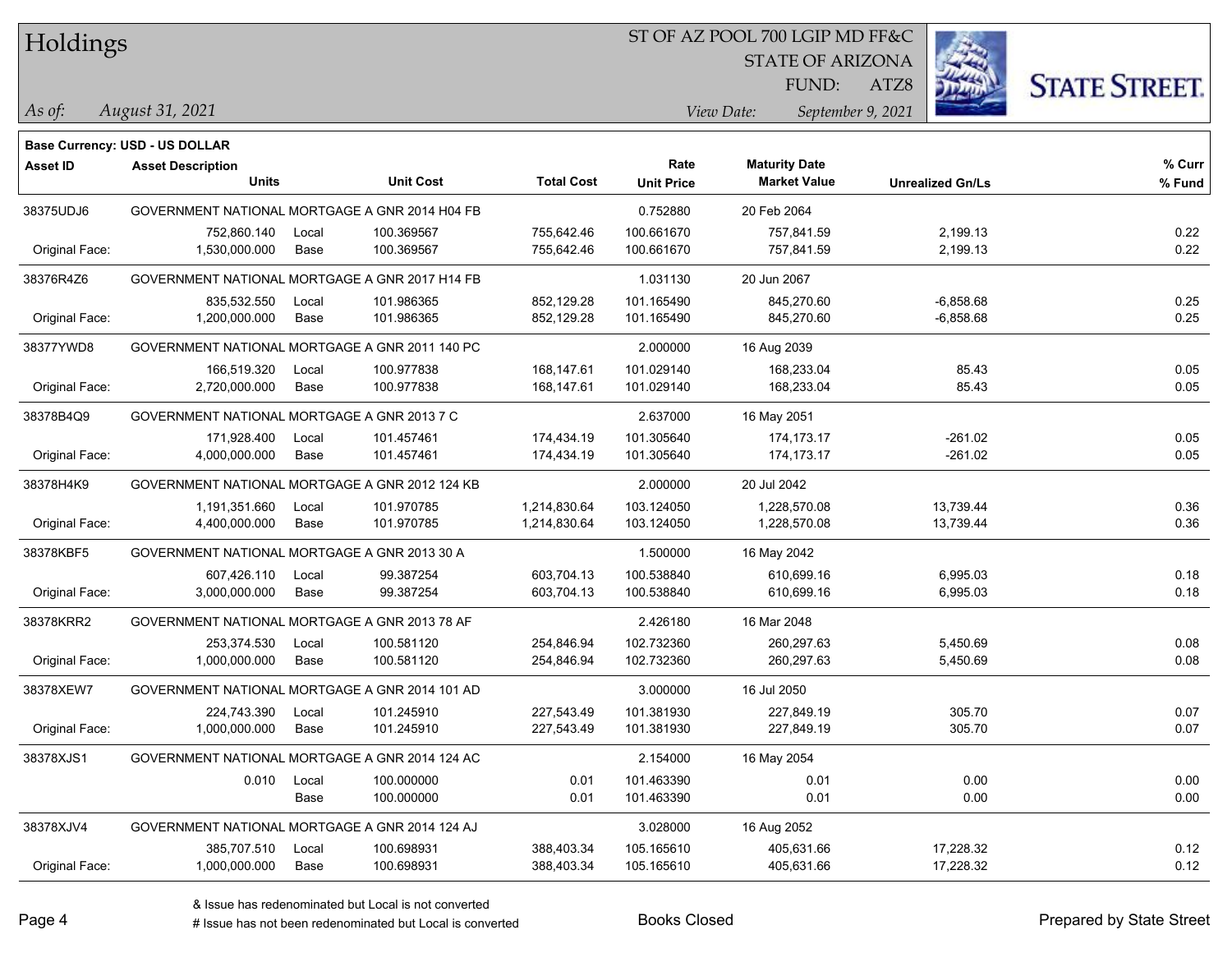### ST OF AZ POOL 700 LGIP MD FF&C

STATE OF ARIZONA

ATZ8



FUND:

*August 31, 2021 As of: View Date: September 9, 2021*

| <b>Asset Description</b> |              |            |                                                                                                                                                                                                                                                                                                                                                                                                                                                                                                                                 | Rate              | <b>Maturity Date</b> |                     | % Curr                                                           |
|--------------------------|--------------|------------|---------------------------------------------------------------------------------------------------------------------------------------------------------------------------------------------------------------------------------------------------------------------------------------------------------------------------------------------------------------------------------------------------------------------------------------------------------------------------------------------------------------------------------|-------------------|----------------------|---------------------|------------------------------------------------------------------|
|                          |              |            |                                                                                                                                                                                                                                                                                                                                                                                                                                                                                                                                 |                   |                      |                     | % Fund                                                           |
|                          |              |            |                                                                                                                                                                                                                                                                                                                                                                                                                                                                                                                                 | 2.850000          | 16 Feb 2049          |                     |                                                                  |
| 247,192.730              | Local        | 100.784412 | 249,131.74                                                                                                                                                                                                                                                                                                                                                                                                                                                                                                                      | 103.506380        | 255,860.25           | 6,728.51            | 0.07                                                             |
| 1,000,000.000            | Base         | 100.784412 | 249,131.74                                                                                                                                                                                                                                                                                                                                                                                                                                                                                                                      | 103.506380        | 255,860.25           | 6,728.51            | 0.07                                                             |
|                          |              |            |                                                                                                                                                                                                                                                                                                                                                                                                                                                                                                                                 | 2.200000          | 16 Aug 2055          |                     |                                                                  |
| 58,652.760               | Local        | 99.893833  | 58,590.49                                                                                                                                                                                                                                                                                                                                                                                                                                                                                                                       | 100.338850        | 58,851.50            | 261.01              | 0.02                                                             |
| 1,000,000.000            | Base         | 99.893833  | 58,590.49                                                                                                                                                                                                                                                                                                                                                                                                                                                                                                                       | 100.338850        | 58,851.50            | 261.01              | 0.02                                                             |
|                          |              |            |                                                                                                                                                                                                                                                                                                                                                                                                                                                                                                                                 | 2.100000          | 15 Jun 2044          |                     |                                                                  |
| 122,255.740              | Local        | 100.292673 | 122,613.55                                                                                                                                                                                                                                                                                                                                                                                                                                                                                                                      | 100.567010        | 122,948.94           | 335.39              | 0.04                                                             |
| 1,000,000.000            | Base         | 100.292673 | 122,613.55                                                                                                                                                                                                                                                                                                                                                                                                                                                                                                                      | 100.567010        | 122,948.94           | 335.39              | 0.04                                                             |
|                          |              |            |                                                                                                                                                                                                                                                                                                                                                                                                                                                                                                                                 | 2.600000          | 16 Dec 2049          |                     |                                                                  |
| 60,063.680               | Local        | 100.860004 | 60,580.23                                                                                                                                                                                                                                                                                                                                                                                                                                                                                                                       | 100.531660        | 60,383.01            | $-197.22$           | 0.02                                                             |
| 1,000,000.000            | Base         | 100.860004 | 60,580.23                                                                                                                                                                                                                                                                                                                                                                                                                                                                                                                       | 100.531660        | 60,383.01            | $-197.22$           | 0.02                                                             |
|                          |              |            |                                                                                                                                                                                                                                                                                                                                                                                                                                                                                                                                 | 2.300000          | 16 Mar 2057          |                     |                                                                  |
| 0.030                    | Local        | 300.000000 | 0.09                                                                                                                                                                                                                                                                                                                                                                                                                                                                                                                            | 102.301590        | 0.03                 | $-0.06$             | 0.00                                                             |
|                          | Base         | 300.000000 | 0.09                                                                                                                                                                                                                                                                                                                                                                                                                                                                                                                            | 102.301590        | 0.03                 | $-0.06$             | 0.00                                                             |
|                          |              |            |                                                                                                                                                                                                                                                                                                                                                                                                                                                                                                                                 | 2.250000          | 20 Aug 2069          |                     |                                                                  |
| 1,208,032.550            | Local        | 102.842087 | 1,242,365.89                                                                                                                                                                                                                                                                                                                                                                                                                                                                                                                    | 103.505272        | 1,250,377.38         | 8,011.49            | 0.36                                                             |
| 3,000,000.000            | Base         | 102.842087 | 1,242,365.89                                                                                                                                                                                                                                                                                                                                                                                                                                                                                                                    | 103.505272        | 1,250,377.38         | 8,011.49            | 0.36                                                             |
|                          |              |            |                                                                                                                                                                                                                                                                                                                                                                                                                                                                                                                                 | 2.200000          | 20 Nov 2069          |                     |                                                                  |
| 1,200,047.190            | Local        | 100.342966 | 1,204,162.94                                                                                                                                                                                                                                                                                                                                                                                                                                                                                                                    | 102.573339        | 1,230,928.47         | 26,765.53           | 0.36                                                             |
| 2,000,000.000            | Base         | 100.342966 | 1,204,162.94                                                                                                                                                                                                                                                                                                                                                                                                                                                                                                                    | 102.573339        | 1,230,928.47         | 26,765.53           | 0.36                                                             |
|                          |              |            |                                                                                                                                                                                                                                                                                                                                                                                                                                                                                                                                 | 3.000000          | 20 Mar 2069          |                     |                                                                  |
| 559,535.500              | Local        | 100.066897 | 559,909.81                                                                                                                                                                                                                                                                                                                                                                                                                                                                                                                      | 102.199320        | 571,841.48           | 11,931.67           | 0.17                                                             |
| 2,000,000.000            | Base         | 100.066897 | 559,909.81                                                                                                                                                                                                                                                                                                                                                                                                                                                                                                                      | 102.199320        | 571,841.48           | 11,931.67           | 0.17                                                             |
|                          |              |            |                                                                                                                                                                                                                                                                                                                                                                                                                                                                                                                                 | 3.739000          | 20 Apr 2071          |                     |                                                                  |
| 1,920,429.970            | Local        | 107.771346 | 2,069,673.23                                                                                                                                                                                                                                                                                                                                                                                                                                                                                                                    | 105.420495        | 2,024,526.78         | $-45, 146.45$       | 0.59                                                             |
| 1,978,780.000            | Base         | 107.771346 | 2,069,673.23                                                                                                                                                                                                                                                                                                                                                                                                                                                                                                                    | 105.420495        | 2,024,526.78         | -45,146.45          | 0.59                                                             |
|                          |              |            |                                                                                                                                                                                                                                                                                                                                                                                                                                                                                                                                 | 1.500000          | 20 Apr 2050          |                     |                                                                  |
| 1,351,625.560            | Local        | 102.200103 | 1,381,362.72                                                                                                                                                                                                                                                                                                                                                                                                                                                                                                                    | 101.307090        | 1,369,292.52         | -12,070.20          | 0.40                                                             |
| 2,000,000.000            | Base         | 102.200103 | 1,381,362.72                                                                                                                                                                                                                                                                                                                                                                                                                                                                                                                    | 101.307090        | 1,369,292.52         | $-12,070.20$        | 0.40                                                             |
|                          | <b>Units</b> |            | <b>Unit Cost</b><br>GOVERNMENT NATIONAL MORTGAGE A GNR 2014 120 AD<br>GOVERNMENT NATIONAL MORTGAGE A GNR 2015 81 A<br>GOVERNMENT NATIONAL MORTGAGE A GNR 2015 114 A<br>GOVERNMENT NATIONAL MORTGAGE A GNR 2015 181 AB<br>GOVERNMENT NATIONAL MORTGAGE A GNR 2017 23 AC<br>GOVERNMENT NATIONAL MORTGAGE A GNR 2019 H15 GA<br>GOVERNMENT NATIONAL MORTGAGE A GNR 2019 H18 KA<br>GOVERNMENT NATIONAL MORTGAGE A GNR 2019 H04 CA<br>GOVERNMENT NATIONAL MORTGAGE A GNR 2021 H08 EA<br>GOVERNMENT NATIONAL MORTGAGE A GNR 2020 61 QA | <b>Total Cost</b> | <b>Unit Price</b>    | <b>Market Value</b> | <b>Base Currency: USD - US DOLLAR</b><br><b>Unrealized Gn/Ls</b> |

# Issue has not been redenominated but Local is converted Books Closed Prepared by State Street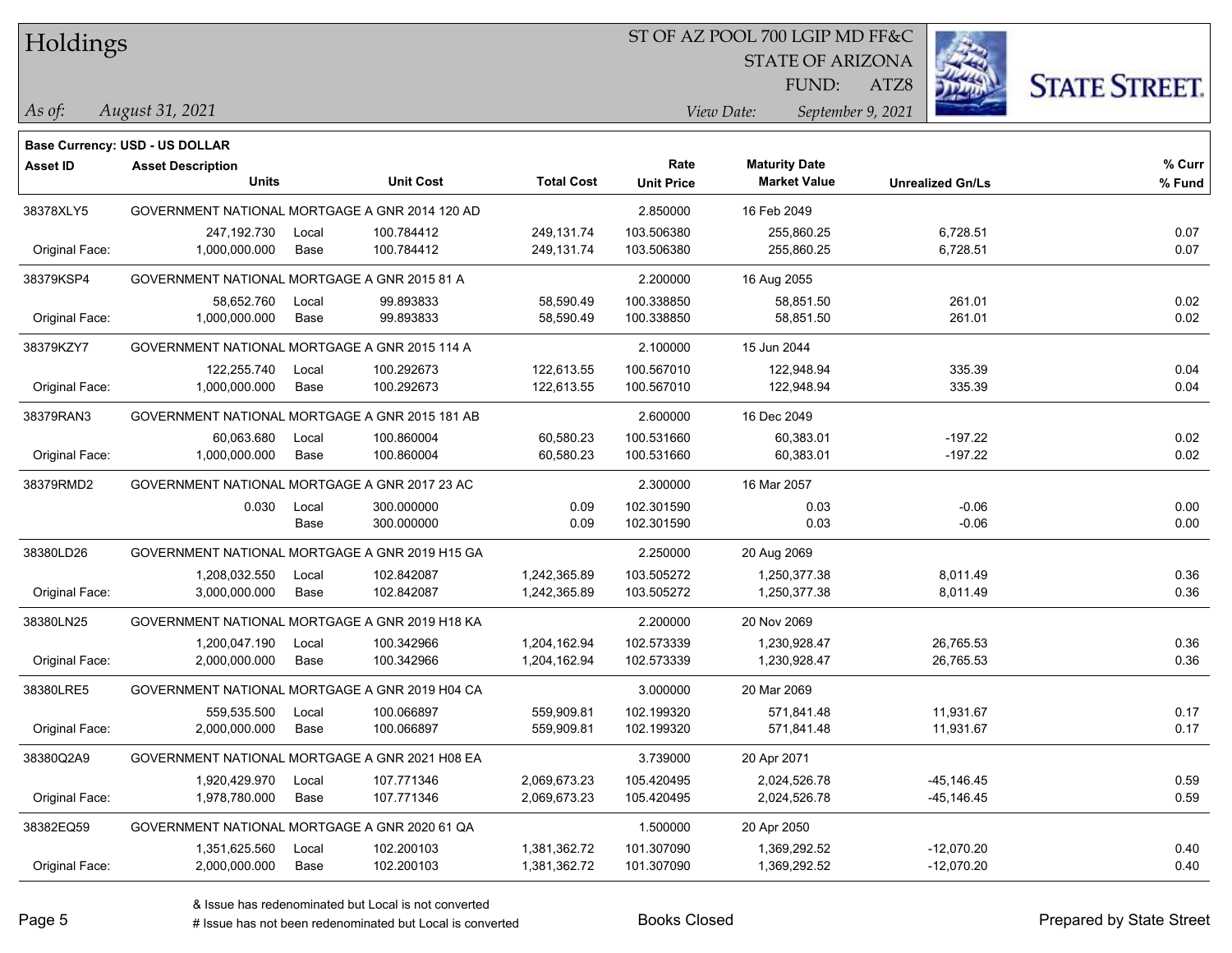#### ST OF AZ POOL 700 LGIP MD FF&C

STATE OF ARIZONA

ATZ8



FUND:

#### *August 31, 2021 As of: View Date: September 9, 2021*

|                 | <b>Base Currency: USD - US DOLLAR</b>           |       |                  |                   |                   |                      |                         |        |
|-----------------|-------------------------------------------------|-------|------------------|-------------------|-------------------|----------------------|-------------------------|--------|
| <b>Asset ID</b> | <b>Asset Description</b>                        |       |                  |                   | Rate              | <b>Maturity Date</b> |                         | % Curr |
|                 | <b>Units</b>                                    |       | <b>Unit Cost</b> | <b>Total Cost</b> | <b>Unit Price</b> | <b>Market Value</b>  | <b>Unrealized Gn/Ls</b> | % Fund |
| 38382MSY6       | GOVERNMENT NATIONAL MORTGAGE A GNR 2021 8 BP    |       |                  |                   | 1.250000          | 20 Jan 2051          |                         |        |
|                 | 3,139,243.620                                   | Local | 101.409656       | 3,183,496.16      | 101.065380        | 3,172,688.49         | $-10,807.67$            | 0.92   |
| Original Face:  | 3,185,000.000                                   | Base  | 101.409656       | 3,183,496.16      | 101.065380        | 3,172,688.49         | $-10,807.67$            | 0.92   |
| 38382NFY8       | GOVERNMENT NATIONAL MORTGAGE A GNR 2021 27 TA   |       |                  |                   | 1.500000          | 20 Feb 2051          |                         |        |
|                 | 1,910,335.290                                   | Local | 102.333164       | 1,954,906.55      | 101.943650        | 1,947,465.52         | $-7,441.03$             | 0.57   |
| Original Face:  | 2,000,000.000                                   | Base  | 102.333164       | 1,954,906.55      | 101.943650        | 1,947,465.52         | $-7,441.03$             | 0.57   |
| 38382TL36       | GOVERNMENT NATIONAL MORTGAGE A GNR 2021 98 WT   |       |                  |                   | 2.500000          | 20 Jun 2036          |                         |        |
|                 | 1,934,216.930                                   | Local | 104.386382       | 2,019,059.08      | 104.021370        | 2,011,998.95         | $-7,060.13$             | 0.59   |
| Original Face:  | 2,000,000.000                                   | Base  | 104.386382       | 2,019,059.08      | 104.021370        | 2,011,998.95         | $-7,060.13$             | 0.59   |
| 38382UFN6       | GOVERNMENT NATIONAL MORTGAGE A GNR 2021 104 DA  |       |                  | 2.000000          | 20 Jun 2051       |                      |                         |        |
|                 | 5,981,945.630                                   | Local | 102.808637       | 6,149,956.76      | 102.687510        | 6,142,711.02         | $-7,245.74$             | 1.79   |
| Original Face:  | 6,000,000.000                                   | Base  | 102.808637       | 6,149,956.76      | 102.687510        | 6,142,711.02         | $-7,245.74$             | 1.79   |
| 6903535F0       | INT DEVELOPMENT FIN CORP US GOVT GUAR 01/27 VAR |       |                  |                   | 0.090000          | 20 Jan 2027          |                         |        |
|                 | 4,583,333.330                                   | Local | 100.000000       | 4,583,333.34      | 100.000000        | 4,583,333.33         | $-0.01$                 | 1.33   |
| Original Face:  | 5,000,000.000                                   | Base  | 100.000000       | 4,583,333.34      | 100.000000        | 4,583,333.33         | $-0.01$                 | 1.33   |
| 6903537C5       | INT DEVELOPMENT FIN CORP US GOVT GUAR 08/27 VAR |       |                  |                   | 0.090000          | 13 Aug 2027          |                         |        |
|                 | 2,700,000.000                                   | Local | 100.000000       | 2,700,000.00      | 100.000000        | 2,700,000.00         | 0.00                    | 0.79   |
| Original Face:  | 2,700,000.000                                   | Base  | 100.000000       | 2,700,000.00      | 100.000000        | 2,700,000.00         | 0.00                    | 0.79   |
| 6903538B6       | INT DEVELOPMENT FIN CORP US GOVT GUAR 09/26 VAR |       |                  |                   | 0.090000          | 15 Sep 2026          |                         |        |
|                 | 4,812,500.020                                   | Local | 100.000000       | 4,812,500.02      | 100.000000        | 4,812,500.02         | 0.00                    | 1.40   |
| Original Face:  | 5,500,000.000                                   | Base  | 100.000000       | 4,812,500.02      | 100.000000        | 4,812,500.02         | 0.00                    | 1.40   |
| 742651DX7       | PRIVATE EXPORT FUNDING US GOVT GUAR 11/24 1.75  |       |                  |                   | 1.750000          | 15 Nov 2024          |                         |        |
|                 | 2,000,000.000                                   | Local | 99.915127        | 1,998,302.53      | 103.692303        | 2,073,846.06         | 75,543.53               | 0.60   |
|                 |                                                 | Base  | 99.915127        | 1,998,302.53      | 103.692303        | 2,073,846.06         | 75,543.53               | 0.60   |
| 831641EW1       | SMALL BUSINESS ADMINISTRATION SBIC 2012 10A 1   |       |                  |                   | 2.766000          | 10 Mar 2022          |                         |        |
|                 | 81,325.010                                      | Local | 100.230667       | 81,512.60         | 100.728950        | 81,917.83            | 405.23                  | 0.02   |
| Original Face:  | 1,000,000.000                                   | Base  | 100.230667       | 81,512.60         | 100.728950        | 81,917.83            | 405.23                  | 0.02   |
| 903724BL5       | AID UKRAINE US GOVT GUAR 09/21 1.471            |       |                  |                   | 1.471000          | 29 Sep 2021          |                         |        |
|                 | 3,000,000.000                                   | Local | 99.973401        | 2,999,202.04      | 100.074743        | 3,002,242.29         | 3,040.25                | 0.87   |
|                 |                                                 | Base  | 99.973401        | 2,999,202.04      | 100.074743        | 3,002,242.29         | 3,040.25                | 0.87   |

# Issue has not been redenominated but Local is converted Books Closed Prepared by State Street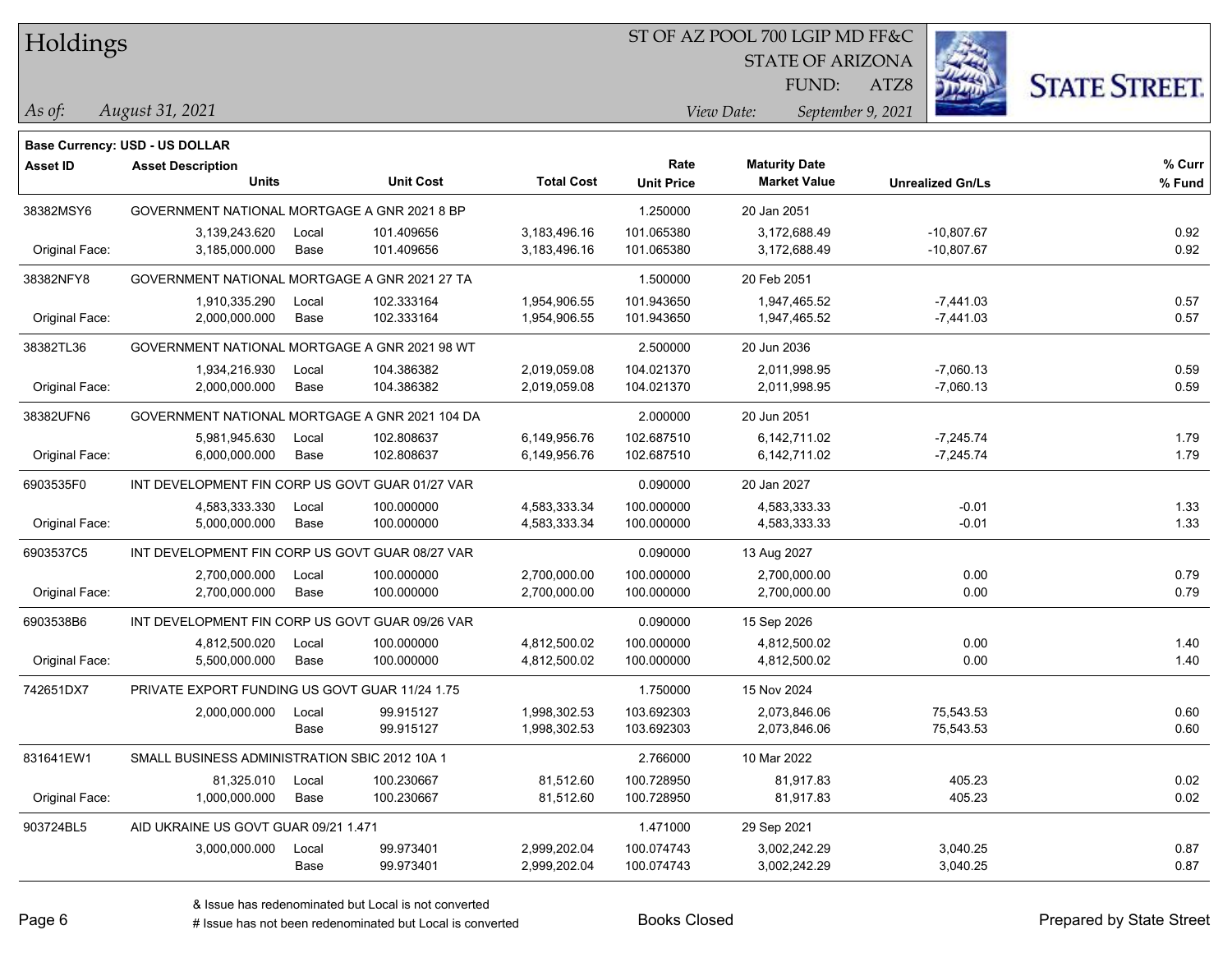### ST OF AZ POOL 700 LGIP MD FF&C

STATE OF ARIZONA

ATZ8



*August 31, 2021 As of: View Date: September 9, 2021* FUND:

| Base Currency: USD - US DOLLAR |              |            |                                                                                                                                                                                                                                                                                                                                                                                                                                                                                                                                                                                                                              |                                                   |                          |                                                     |                                            |
|--------------------------------|--------------|------------|------------------------------------------------------------------------------------------------------------------------------------------------------------------------------------------------------------------------------------------------------------------------------------------------------------------------------------------------------------------------------------------------------------------------------------------------------------------------------------------------------------------------------------------------------------------------------------------------------------------------------|---------------------------------------------------|--------------------------|-----------------------------------------------------|--------------------------------------------|
| <b>Asset Description</b>       |              |            |                                                                                                                                                                                                                                                                                                                                                                                                                                                                                                                                                                                                                              | Rate                                              | <b>Maturity Date</b>     |                                                     | % Curr                                     |
|                                |              |            |                                                                                                                                                                                                                                                                                                                                                                                                                                                                                                                                                                                                                              | <b>Unit Price</b>                                 |                          | <b>Unrealized Gn/Ls</b>                             | % Fund                                     |
|                                |              |            |                                                                                                                                                                                                                                                                                                                                                                                                                                                                                                                                                                                                                              |                                                   | 24 Jan 2025              |                                                     |                                            |
| 3,000,000.000                  | Local        | 100.617985 | 3,018,539.54                                                                                                                                                                                                                                                                                                                                                                                                                                                                                                                                                                                                                 | 100.102220                                        | 3,003,066.60             | $-15,472.94$                                        | 0.87                                       |
|                                | Base         | 100.617985 | 3,018,539.54                                                                                                                                                                                                                                                                                                                                                                                                                                                                                                                                                                                                                 | 100.102220                                        | 3,003,066.60             | $-15,472.94$                                        | 0.87                                       |
|                                |              |            |                                                                                                                                                                                                                                                                                                                                                                                                                                                                                                                                                                                                                              | 0.010000                                          | 17 Jul 2025              |                                                     |                                            |
| 3,900,000.000                  | Local        | 100.617676 | 3,924,089.38                                                                                                                                                                                                                                                                                                                                                                                                                                                                                                                                                                                                                 | 100.413490                                        | 3,916,126.11             | $-7,963.27$                                         | 1.14                                       |
|                                | Base         | 100.617676 | 3,924,089.38                                                                                                                                                                                                                                                                                                                                                                                                                                                                                                                                                                                                                 | 100.413490                                        | 3,916,126.11             | $-7,963.27$                                         | 1.14                                       |
|                                |              |            |                                                                                                                                                                                                                                                                                                                                                                                                                                                                                                                                                                                                                              | 0.010000                                          | 17 Jan 2024              |                                                     |                                            |
| 2,000,000.000                  | Local        | 100.310142 | 2,006,202.84                                                                                                                                                                                                                                                                                                                                                                                                                                                                                                                                                                                                                 | 99.989920                                         | 1,999,798.40             | $-6,404.44$                                         | 0.58                                       |
|                                | Base         | 100.310142 | 2,006,202.84                                                                                                                                                                                                                                                                                                                                                                                                                                                                                                                                                                                                                 | 99.989920                                         | 1,999,798.40             | $-6,404.44$                                         | 0.58                                       |
|                                |              |            |                                                                                                                                                                                                                                                                                                                                                                                                                                                                                                                                                                                                                              | 09 Apr 2026                                       |                          |                                                     |                                            |
| 2,900,000.000                  | Local        | 100.067574 | 2,901,959.64                                                                                                                                                                                                                                                                                                                                                                                                                                                                                                                                                                                                                 | 100.052124                                        | 2,901,511.60             | $-448.04$                                           | 0.84                                       |
|                                | Base         | 100.067574 | 2,901,959.64                                                                                                                                                                                                                                                                                                                                                                                                                                                                                                                                                                                                                 | 100.052124                                        | 2,901,511.60             | $-448.04$                                           | 0.84                                       |
|                                |              |            |                                                                                                                                                                                                                                                                                                                                                                                                                                                                                                                                                                                                                              |                                                   | 09 Apr 2026              |                                                     |                                            |
| 5,000,000.000                  | Local        | 100.151396 | 5,007,569.79                                                                                                                                                                                                                                                                                                                                                                                                                                                                                                                                                                                                                 | 100.425000                                        | 5,021,250.00             | 13,680.21                                           | 1.46                                       |
|                                | Base         |            |                                                                                                                                                                                                                                                                                                                                                                                                                                                                                                                                                                                                                              | 100.425000                                        |                          |                                                     | 1.46                                       |
|                                |              |            |                                                                                                                                                                                                                                                                                                                                                                                                                                                                                                                                                                                                                              | 0.090000                                          | 13 Aug 2027              |                                                     |                                            |
| 4,000,000.000                  | Local        | 100.000000 | 4,000,000.00                                                                                                                                                                                                                                                                                                                                                                                                                                                                                                                                                                                                                 | 100.000000                                        | 4,000,000.00             | 0.00                                                | 1.16                                       |
| 4,000,000.000                  | Base         | 100.000000 | 4,000,000.00                                                                                                                                                                                                                                                                                                                                                                                                                                                                                                                                                                                                                 | 100.000000                                        | 4,000,000.00             |                                                     | 1.16                                       |
|                                |              |            |                                                                                                                                                                                                                                                                                                                                                                                                                                                                                                                                                                                                                              | 0.010000                                          | 21 Jun 2025              |                                                     |                                            |
| 2,000,000.000                  | Local        | 100.176166 | 2,003,523.31                                                                                                                                                                                                                                                                                                                                                                                                                                                                                                                                                                                                                 | 100.571661                                        | 2,011,433.22             | 7,909.91                                            | 0.59                                       |
|                                | Base         |            | 2,003,523.31                                                                                                                                                                                                                                                                                                                                                                                                                                                                                                                                                                                                                 |                                                   |                          |                                                     | 0.59                                       |
|                                |              |            |                                                                                                                                                                                                                                                                                                                                                                                                                                                                                                                                                                                                                              |                                                   | 17 Jul 2023              |                                                     |                                            |
| 4,000,000.000                  | Local        | 100.044237 | 4,001,769.49                                                                                                                                                                                                                                                                                                                                                                                                                                                                                                                                                                                                                 | 100.152002                                        | 4,006,080.08             | 4,310.59                                            | 1.17                                       |
|                                | Base         | 100.044237 | 4,001,769.49                                                                                                                                                                                                                                                                                                                                                                                                                                                                                                                                                                                                                 | 100.152002                                        | 4,006,080.08             | 4,310.59                                            | 1.17                                       |
|                                |              |            |                                                                                                                                                                                                                                                                                                                                                                                                                                                                                                                                                                                                                              |                                                   | 17 Jan 2025              |                                                     |                                            |
| 2,800,000.000                  | Local        | 100.094454 | 2,802,644.70                                                                                                                                                                                                                                                                                                                                                                                                                                                                                                                                                                                                                 | 100.868756                                        | 2,824,325.17             | 21,680.47                                           | 0.82                                       |
|                                | Base         | 100.094454 | 2,802,644.70                                                                                                                                                                                                                                                                                                                                                                                                                                                                                                                                                                                                                 | 100.868756                                        | 2,824,325.17             | 21,680.47                                           | 0.82                                       |
|                                |              |            |                                                                                                                                                                                                                                                                                                                                                                                                                                                                                                                                                                                                                              |                                                   | 17 Jan 2026              |                                                     |                                            |
| 3,000,000.000                  | Local        | 100.119563 | 3,003,586.88                                                                                                                                                                                                                                                                                                                                                                                                                                                                                                                                                                                                                 | 100.594054                                        | 3,017,821.62             | 14,234.74                                           | 0.88                                       |
|                                | Base         |            |                                                                                                                                                                                                                                                                                                                                                                                                                                                                                                                                                                                                                              |                                                   | 3,017,821.62             |                                                     | 0.88                                       |
|                                | <b>Units</b> |            | <b>Unit Cost</b><br>INT DEVELOPMENT FIN CORP US GOVT GUAR 01/25 0.00000<br>INT DEVELOPMENT FIN CORP US GOVT GUAR 07/27 0.00000<br>INT DEVELOPMENT FIN CORP GOVT GUARANT 01/24 0.00000<br>INT DEVELOPMENT FIN CORP US GOVT GUAR 04/26 0.00000<br>INT DEVELOPMENT FIN CORP US GOVT GUAR 04/26 0.00000<br>100.151396<br>INT DEVELOPMENT FIN CORP US GOVT GUAR 08/27 VAR<br>INT DEVELOPMENT FIN CORP US GOVT GUAR 06/25 0.00000<br>100.176166<br>INT DEVELOPMENT FIN CORP US GOVT GUAR 07/23 0.00000<br>INT DEVELOPMENT FIN CORP US GOVT GUAR 01/25 0.00000<br>INT DEVELOPMENT FIN CORP US GOVT GUAR 01/26 0.00000<br>100.119563 | <b>Total Cost</b><br>5,007,569.79<br>3,003,586.88 | 100.571661<br>100.594054 | <b>Market Value</b><br>5,021,250.00<br>2,011,433.22 | 13,680.21<br>0.00<br>7,909.91<br>14,234.74 |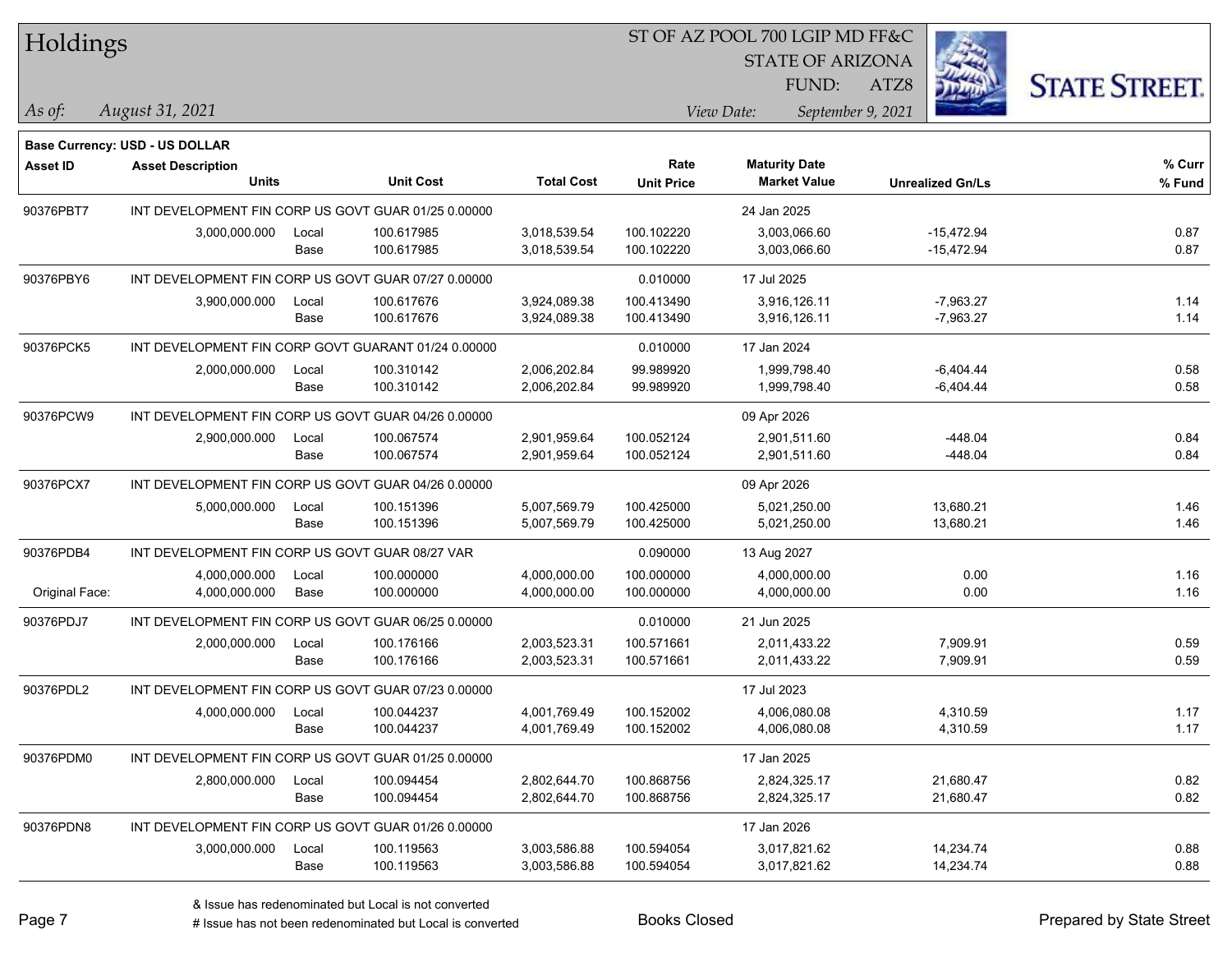|  |  | Holdings |
|--|--|----------|
|--|--|----------|

STATE OF ARIZONA

ATZ8



*August 31, 2021 As of: View Date: September 9, 2021*

**Base Currency: USD - US DOLLAR**

FUND:

| <b>Asset ID</b> | <b>Asset Description</b>                            |       |                  |                   | Rate              | <b>Maturity Date</b> |                         | % Curr |
|-----------------|-----------------------------------------------------|-------|------------------|-------------------|-------------------|----------------------|-------------------------|--------|
|                 | Units                                               |       | <b>Unit Cost</b> | <b>Total Cost</b> | <b>Unit Price</b> | <b>Market Value</b>  | <b>Unrealized Gn/Ls</b> | % Fund |
| 90376PDS7       | INT DEVELOPMENT FIN CORP US GOVT GUAR 07/22 0.00000 |       |                  |                   | 0.010000          | 23 Jul 2022          |                         |        |
|                 | 6,500,000.000                                       | Local | 100.016310       | 6,501,060.13      | 99.960266         | 6,497,417.29         | $-3,642.84$             | 1.89   |
|                 |                                                     | Base  | 100.016310       | 6,501,060.13      | 99.960266         | 6,497,417.29         | $-3,642.84$             | 1.89   |
| 90376PDV0       | INT DEVELOPMENT FIN CORP US GOVT GUAR 01/25 0.00000 |       |                  |                   | 0.010000          | 17 Jan 2025          |                         |        |
|                 | 2,500,000.000                                       | Local | 100.073385       | 2,501,834.63      | 100.650197        | 2,516,254.93         | 14,420.30               | 0.73   |
|                 |                                                     | Base  | 100.073385       | 2,501,834.63      | 100.650197        | 2,516,254.93         | 14,420.30               | 0.73   |
| 90376PDW8       | INT DEVELOPMENT FIN CORP US GOVT GUAR 08/23 0.00000 |       |                  |                   | 0.010000          | 11 Aug 2023          |                         |        |
|                 | 5,000,000.000                                       | Local | 100.018260       | 5,000,912.99      | 100.020770        | 5,001,038.50         | 125.51                  | 1.46   |
|                 |                                                     | Base  | 100.018260       | 5,000,912.99      | 100.020770        | 5,001,038.50         | 125.51                  | 1.46   |
| 9127965G0       | TREASURY BILL 12/21 0.00000                         |       |                  |                   | 0.010000          | 02 Dec 2021          |                         |        |
|                 | 3,000,000.000                                       | Local | 99.969819        | 2,999,094.57      | 99.988457         | 2,999,653.71         | 559.14                  | 0.87   |
|                 |                                                     | Base  | 99.969819        | 2,999,094.57      | 99.988457         | 2,999,653.71         | 559.14                  | 0.87   |
| 912796A90       | TREASURY BILL 12/21 0.00000                         |       |                  |                   | 0.010000          | 30 Dec 2021          |                         |        |
|                 | 3,000,000.000                                       | Local | 99.964000        | 2,998,920.00      | 99.983333         | 2,999,499.99         | 579.99                  | 0.87   |
|                 |                                                     | Base  | 99.964000        | 2,998,920.00      | 99.983333         | 2,999,499.99         | 579.99                  | 0.87   |
| 912796C31       | TREASURY BILL 01/22 0.00000                         |       |                  |                   | 0.010000          | 27 Jan 2022          |                         |        |
|                 | 3,000,000.000                                       | Local | 99.959917        | 2,998,797.50      | 99.982528         | 2,999,475.84         | 678.34                  | 0.87   |
|                 |                                                     | Base  | 99.959917        | 2,998,797.50      | 99.982528         | 2,999,475.84         | 678.34                  | 0.87   |
| 9128282F6       | US TREASURY N/B 08/21 1.125                         |       |                  |                   | 1.125000          | 31 Aug 2021          |                         |        |
|                 | 0.000                                               | Local | 0.000000         | $-0.02$           | 0.000000          | 0.00                 | 0.02                    | 0.00   |
|                 |                                                     | Base  | 0.000000         | $-0.02$           | 0.000000          | 0.00                 | 0.02                    | 0.00   |
| 9128284L1       | <b>US TREASURY N/B 04/23 2.75</b>                   |       |                  |                   | 2.750000          | 30 Apr 2023          |                         |        |
|                 | 2,000,000.000                                       | Local | 104.254667       | 2,085,093.34      | 104.292969        | 2,085,859.38         | 766.04                  | 0.61   |
|                 |                                                     | Base  | 104.254667       | 2,085,093.34      | 104.292969        | 2,085,859.38         | 766.04                  | 0.61   |
| 9128286Z8       | <b>US TREASURY N/B 06/24 1.75</b>                   |       |                  |                   | 1.750000          | 30 Jun 2024          |                         |        |
|                 | 2,000,000.000                                       | Local | 103.707714       | 2,074,154.27      | 103.902344        | 2,078,046.88         | 3,892.61                | 0.60   |
|                 |                                                     | Base  | 103.707714       | 2,074,154.27      | 103.902344        | 2,078,046.88         | 3,892.61                | 0.60   |
| 9128287F1       | US TREASURY N/B 07/21 1.75                          |       |                  |                   | 1.750000          | 31 Jul 2021          |                         |        |
|                 | 0.000                                               | Local | 0.000000         | $-0.03$           | 0.000000          | 0.00                 | 0.03                    | 0.00   |
|                 |                                                     | Base  | 0.000000         | $-0.03$           | 0.000000          | 0.00                 | 0.03                    | 0.00   |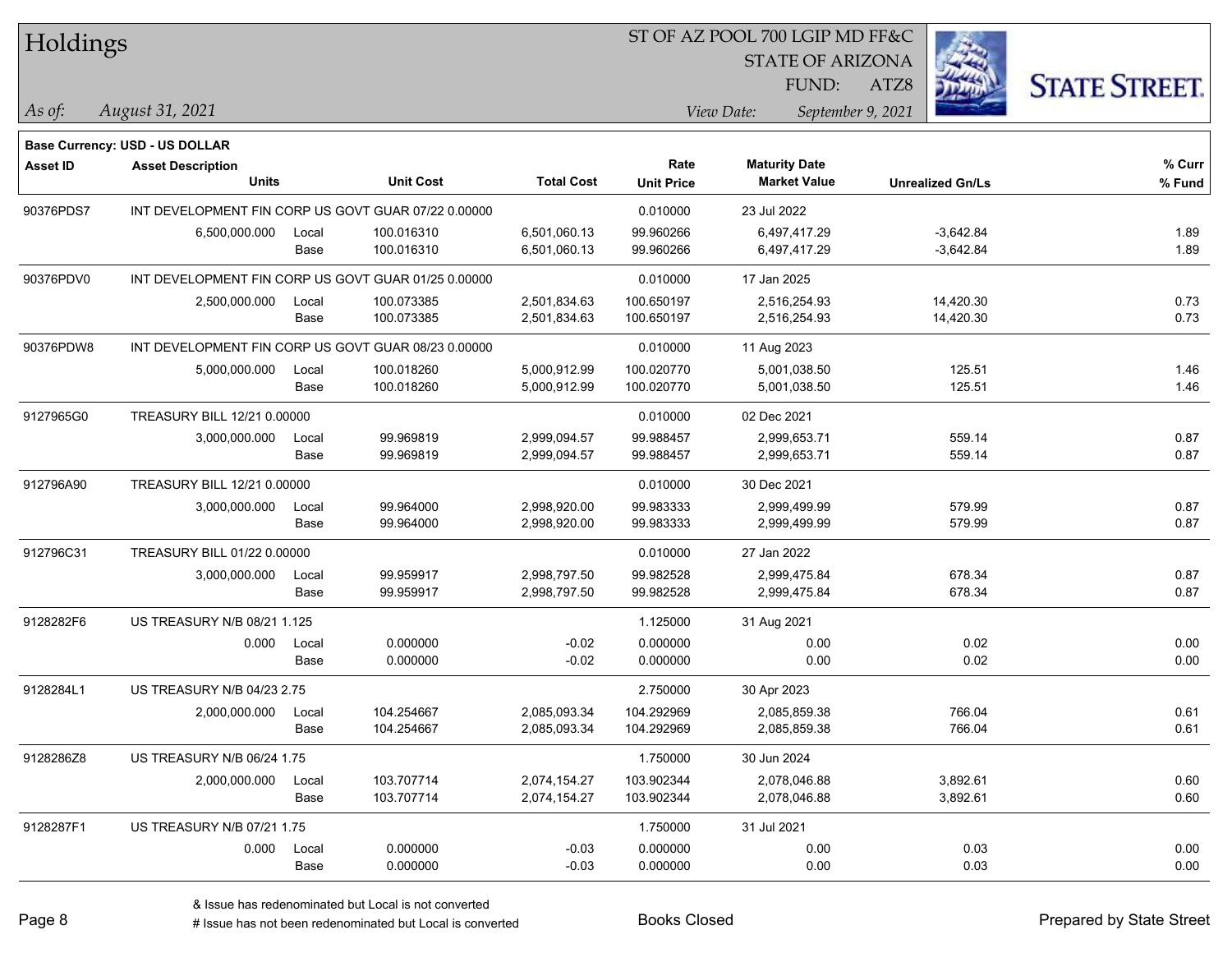| Holdings        |                                       |       |                  | ST OF AZ POOL 700 LGIP MD FF&C |                   |                                 |                         |                      |  |  |
|-----------------|---------------------------------------|-------|------------------|--------------------------------|-------------------|---------------------------------|-------------------------|----------------------|--|--|
|                 |                                       |       |                  |                                |                   | <b>STATE OF ARIZONA</b>         |                         |                      |  |  |
|                 |                                       |       |                  |                                |                   | <b>FUND:</b>                    | ATZ8                    | <b>STATE STREET.</b> |  |  |
| As of:          | August 31, 2021                       |       |                  |                                |                   | View Date:<br>September 9, 2021 |                         |                      |  |  |
|                 | <b>Base Currency: USD - US DOLLAR</b> |       |                  |                                |                   |                                 |                         |                      |  |  |
| <b>Asset ID</b> | <b>Asset Description</b>              |       |                  |                                | Rate              | <b>Maturity Date</b>            |                         | % Curr               |  |  |
|                 | <b>Units</b>                          |       | <b>Unit Cost</b> | <b>Total Cost</b>              | <b>Unit Price</b> | <b>Market Value</b>             | <b>Unrealized Gn/Ls</b> | % Fund               |  |  |
| 912828D72       | US TREASURY N/B 08/212                |       |                  |                                | 2.000000          | 31 Aug 2021                     |                         |                      |  |  |
|                 | 0.000                                 | Local | 0.000000         | $-0.01$                        | 0.000000          | 0.00                            | 0.01                    | 0.00                 |  |  |
|                 |                                       | Base  | 0.000000         | $-0.01$                        | 0.000000          | 0.00                            | 0.01                    | 0.00                 |  |  |
| 912828Q29       | US TREASURY N/B 03/23 1.5             |       |                  |                                | 1.500000          | 31 Mar 2023                     |                         |                      |  |  |
|                 | 2,000,000.000                         | Local | 102.116072       | 2,042,321.43                   | 102.121094        | 2,042,421.88                    | 100.45                  | 0.59                 |  |  |
|                 |                                       | Base  | 102.116072       | 2,042,321.43                   | 102.121094        | 2,042,421.88                    | 100.45                  | 0.59                 |  |  |
| 912828R69       | US TREASURY N/B 05/23 1.625           |       |                  |                                | 1.625000          | 31 May 2023                     |                         |                      |  |  |
|                 | 2,000,000.000                         | Local | 102.497731       | 2,049,954.61                   | 102.542969        | 2,050,859.38                    | 904.77                  | 0.60                 |  |  |
|                 |                                       | Base  | 102.497731       | 2,049,954.61                   | 102.542969        | 2,050,859.38                    | 904.77                  | 0.60                 |  |  |
| 912828S35       | US TREASURY N/B 06/23 1.375           |       |                  |                                | 1.375000          | 30 Jun 2023                     |                         |                      |  |  |
|                 | 3,000,000.000                         | Local | 102.234562       | 3,067,036.86                   | 102.183594        | 3,065,507.82                    | $-1,529.04$             | 0.89                 |  |  |
|                 |                                       | Base  | 102.234562       | 3,067,036.86                   | 102.183594        | 3,065,507.82                    | $-1,529.04$             | 0.89                 |  |  |
| 912828S92       | US TREASURY N/B 07/23 1.25            |       |                  |                                | 1.250000          | 31 Jul 2023                     |                         |                      |  |  |
|                 | 2,000,000.000                         | Local | 101.963125       | 2,039,262.50                   | 102.031250        | 2,040,625.00                    | 1,362.50                | 0.59                 |  |  |
|                 |                                       | Base  | 101.963125       | 2,039,262.50                   | 102.031250        | 2,040,625.00                    | 1,362.50                | 0.59                 |  |  |
| 912828T34       | US TREASURY N/B 09/21 1.125           |       |                  |                                | 1.125000          | 30 Sep 2021                     |                         |                      |  |  |
|                 | 3,000,000.000                         | Local | 100.078225       | 3,002,346.75                   | 100.085394        | 3,002,561.82                    | 215.07                  | 0.87                 |  |  |
|                 |                                       | Base  | 100.078225       | 3,002,346.75                   | 100.085394        | 3,002,561.82                    | 215.07                  | 0.87                 |  |  |
| 912828U65       | US TREASURY N/B 11/21 1.75            |       |                  |                                | 1.750000          | 30 Nov 2021                     |                         |                      |  |  |
|                 | 5,000,000.000                         | Local | 100.400717       | 5,020,035.86                   | 100.418671        | 5,020,933.55                    | 897.69                  | 1.46                 |  |  |
|                 |                                       | Base  | 100.400717       | 5,020,035.86                   | 100.418671        | 5,020,933.55                    | 897.69                  | 1.46                 |  |  |
| 912828YN4       | US TREASURY FRN 10/21 VAR             |       |                  |                                | 0.345005          | 31 Oct 2021                     |                         |                      |  |  |
|                 | 3,000,000.000                         | Local | 100.003207       | 3,000,096.22                   | 100.042633        | 3,001,278.99                    | 1,182.77                | 0.87                 |  |  |
|                 |                                       | Base  | 100.003207       | 3,000,096.22                   | 100.042633        | 3,001,278.99                    | 1,182.77                | 0.87                 |  |  |
| 912828YP9       | US TREASURY N/B 10/21 1.5             |       |                  |                                | 1.500000          | 31 Oct 2021                     |                         |                      |  |  |
|                 | 3,000,000.000                         | Local | 100.223267       | 3,006,698.02                   | 100.236845        | 3,007,105.35                    | 407.33                  | 0.88                 |  |  |
|                 |                                       | Base  | 100.223267       | 3,006,698.02                   | 100.236845        | 3,007,105.35                    | 407.33                  | 0.88                 |  |  |
| 912828YT1       | US TREASURY N/B 11/21 1.5             |       |                  |                                | 1.500000          | 30 Nov 2021                     |                         |                      |  |  |
|                 | 5,000,000.000                         | Local | 100.337272       | 5,016,863.61                   | 100.357210        | 5,017,860.50                    | 996.89                  | 1.46                 |  |  |
|                 |                                       | Base  | 100.337272       | 5,016,863.61                   | 100.357210        | 5,017,860.50                    | 996.89                  | 1.46                 |  |  |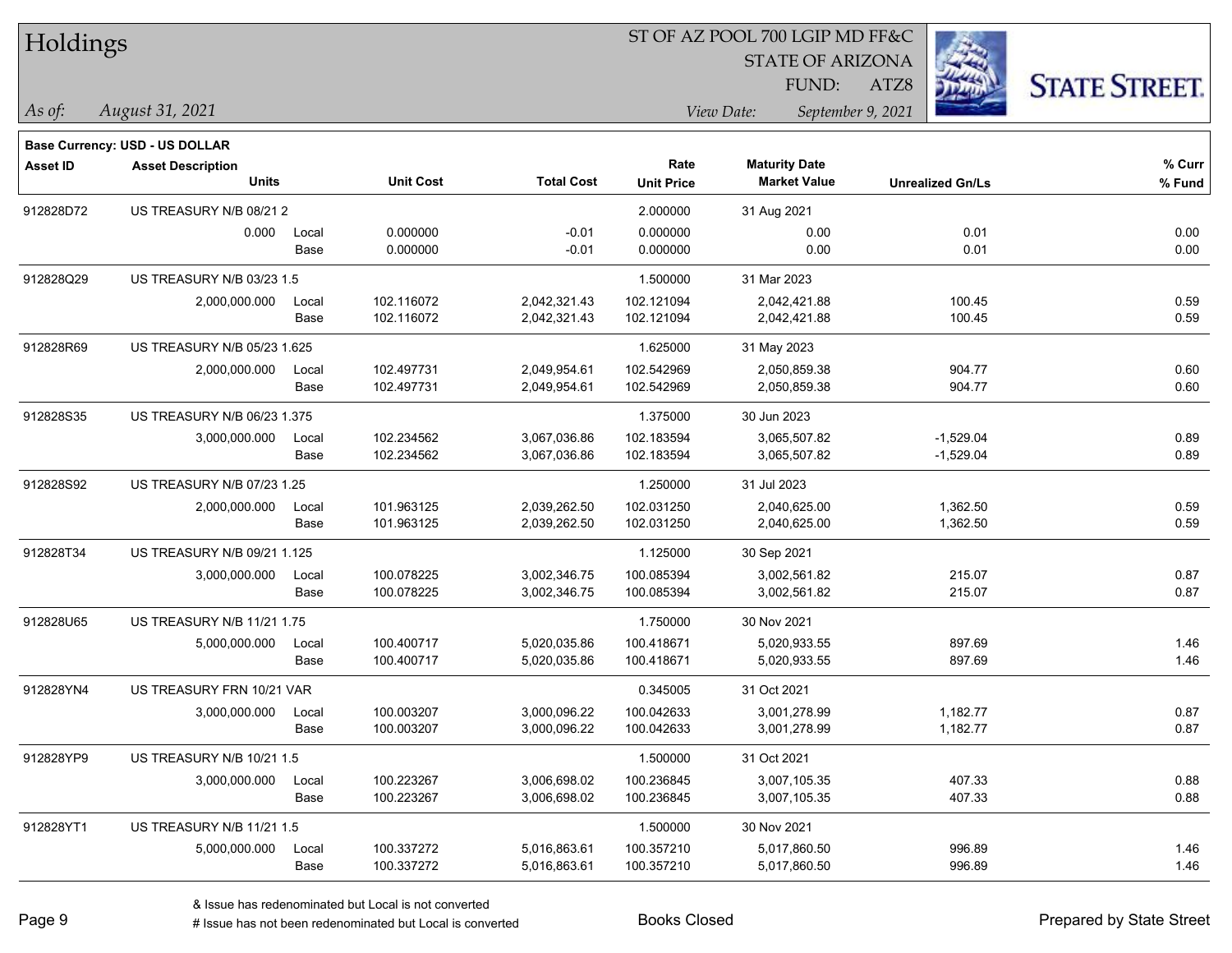| Holdings        |                                |       |                  |                   |                   | ST OF AZ POOL 700 LGIP MD FF&C  |                         |                      |
|-----------------|--------------------------------|-------|------------------|-------------------|-------------------|---------------------------------|-------------------------|----------------------|
|                 |                                |       |                  |                   |                   | <b>STATE OF ARIZONA</b>         |                         |                      |
|                 |                                |       |                  |                   |                   | FUND:                           | ATZ8                    | <b>STATE STREET.</b> |
| As of:          | August 31, 2021                |       |                  |                   |                   | View Date:<br>September 9, 2021 |                         |                      |
|                 | Base Currency: USD - US DOLLAR |       |                  |                   |                   |                                 |                         |                      |
| <b>Asset ID</b> | <b>Asset Description</b>       |       |                  |                   | Rate              | <b>Maturity Date</b>            |                         | % Curr               |
|                 | <b>Units</b>                   |       | <b>Unit Cost</b> | <b>Total Cost</b> | <b>Unit Price</b> | <b>Market Value</b>             | <b>Unrealized Gn/Ls</b> | % Fund               |
| 912828YZ7       | US TREASURY N/B 12/21 1.625    |       |                  |                   | 1.625000          | 31 Dec 2021                     |                         |                      |
|                 | 5,000,000.000                  | Local | 100.487515       | 5,024,375.77      | 100.518730        | 5,025,936.50                    | 1,560.73                | 1.46                 |
|                 |                                | Base  | 100.487515       | 5,024,375.77      | 100.518730        | 5,025,936.50                    | 1,560.73                | 1.46                 |
| 912828Z45       | US TREASURY FRN 01/22 VAR      |       |                  |                   | 0.199005          | 31 Jan 2022                     |                         |                      |
|                 | 2,000,000.000                  | Local | 99.996687        | 1,999,933.73      | 100.057925        | 2,001,158.50                    | 1,224.77                | 0.58                 |
|                 |                                | Base  | 99.996687        | 1,999,933.73      | 100.057925        | 2,001,158.50                    | 1,224.77                | 0.58                 |
| 912828ZA1       | US TREASURY N/B 02/22 1.125    |       |                  |                   | 1.125000          | 28 Feb 2022                     |                         |                      |
|                 | 2,000,000.000                  | Local | 100.485092       | 2,009,701.84      | 100.515625        | 2,010,312.50                    | 610.66                  | 0.59                 |
|                 |                                | Base  | 100.485092       | 2,009,701.84      | 100.515625        | 2,010,312.50                    | 610.66                  | 0.59                 |
| 912828ZG8       | US TREASURY N/B 03/22 0.375    |       |                  |                   | 0.375000          | 31 Mar 2022                     |                         |                      |
|                 | 4,000,000.000                  | Local | 100.138256       | 4,005,530.23      | 100.171875        | 4,006,875.00                    | 1,344.77                | 1.17                 |
|                 |                                | Base  | 100.138256       | 4,005,530.23      | 100.171875        | 4,006,875.00                    | 1,344.77                | 1.17                 |
| 912828ZK9       | US TREASURY FRN 04/22 VAR      |       |                  |                   | 0.159005          | 30 Apr 2022                     |                         |                      |
|                 | 3,000,000.000                  | Local | 100.016038       | 3,000,481.15      | 100.066929        | 3,002,007.87                    | 1,526.72                | 0.87                 |
|                 |                                | Base  | 100.016038       | 3,000,481.15      | 100.066929        | 3,002,007.87                    | 1,526.72                | 0.87                 |
| 912828ZL7       | US TREASURY N/B 04/25 0.375    |       |                  |                   | 0.375000          | 30 Apr 2025                     |                         |                      |
|                 | 2,000,000.000                  | Local | 99.877355        | 1,997,547.09      | 99.343750         | 1,986,875.00                    | $-10,672.09$            | 0.58                 |
|                 |                                | Base  | 99.877355        | 1,997,547.09      | 99.343750         | 1,986,875.00                    | $-10,672.09$            | 0.58                 |
| 912828ZR4       | US TREASURY N/B 05/22 0.125    |       |                  |                   | 0.125000          | 31 May 2022                     |                         |                      |
|                 | 2,000,000.000                  | Local | 99.983135        | 1,999,662.70      | 100.031250        | 2,000,625.00                    | 962.30                  | 0.58                 |
|                 |                                | Base  | 99.983135        | 1,999,662.70      | 100.031250        | 2,000,625.00                    | 962.30                  | 0.58                 |
| 912828ZT0       | US TREASURY N/B 05/25 0.25     |       |                  |                   | 0.250000          | 31 May 2025                     |                         |                      |
|                 | 2,000,000.000                  | Local | 99.404764        | 1,988,095.27      | 98.804688         | 1,976,093.76                    | $-12,001.51$            | 0.58                 |
|                 |                                | Base  | 99.404764        | 1,988,095.27      | 98.804688         | 1,976,093.76                    | $-12,001.51$            | 0.58                 |
| 912828ZU7       | US TREASURY N/B 06/23 0.25     |       |                  |                   | 0.250000          | 15 Jun 2023                     |                         |                      |
|                 | 2,000,000.000                  | Local | 100.067236       | 2,001,344.71      | 100.121094        | 2,002,421.88                    | 1,077.17                | 0.58                 |
|                 |                                | Base  | 100.067236       | 2,001,344.71      | 100.121094        | 2,002,421.88                    | 1,077.17                | 0.58                 |
| 912828ZW3       | US TREASURY N/B 06/25 0.25     |       |                  |                   | 0.250000          | 30 Jun 2025                     |                         |                      |
|                 | 2,000,000.000                  | Local | 99.799117        | 1,995,982.33      | 98.730469         | 1,974,609.38                    | $-21,372.95$            | 0.57                 |
|                 |                                | Base  | 99.799117        | 1,995,982.33      | 98.730469         | 1,974,609.38                    | $-21,372.95$            | 0.57                 |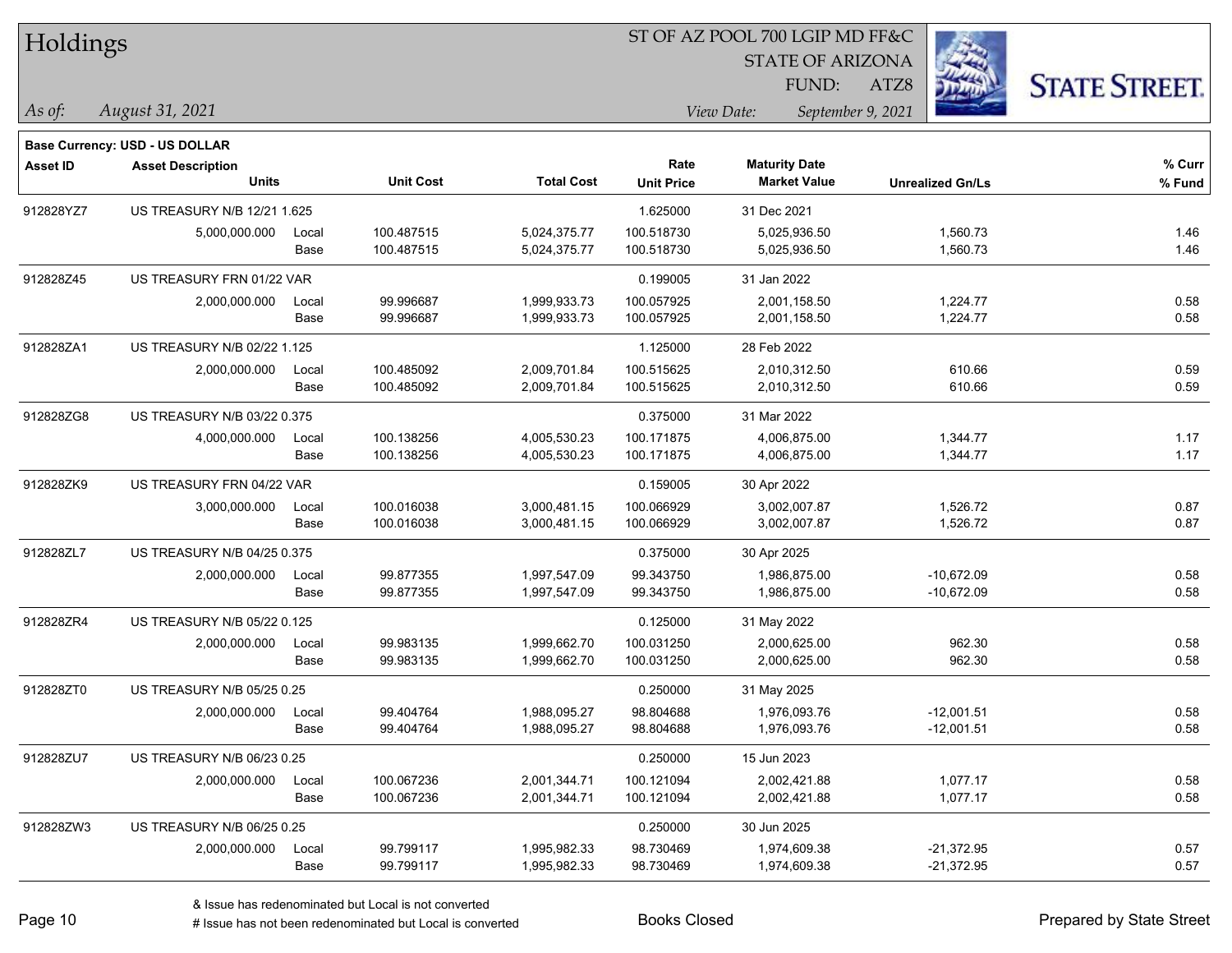|                 | Holdings                       |       |                  |                   |                   | ST OF AZ POOL 700 LGIP MD FF&C |                         |                      |
|-----------------|--------------------------------|-------|------------------|-------------------|-------------------|--------------------------------|-------------------------|----------------------|
|                 |                                |       |                  |                   |                   | <b>STATE OF ARIZONA</b>        |                         |                      |
|                 |                                |       |                  |                   |                   | FUND:                          | ATZ8                    | <b>STATE STREET.</b> |
| $\vert$ As of:  | August 31, 2021                |       |                  |                   |                   | View Date:                     | September 9, 2021       |                      |
|                 | Base Currency: USD - US DOLLAR |       |                  |                   |                   |                                |                         |                      |
| <b>Asset ID</b> | <b>Asset Description</b>       |       |                  |                   | Rate              | <b>Maturity Date</b>           |                         | % Curr               |
|                 | <b>Units</b>                   |       | <b>Unit Cost</b> | <b>Total Cost</b> | <b>Unit Price</b> | <b>Market Value</b>            | <b>Unrealized Gn/Ls</b> | % Fund               |
| 912828ZX1       | US TREASURY N/B 06/22 0.125    |       |                  |                   | 0.125000          | 30 Jun 2022                    |                         |                      |
|                 | 5,000,000.000                  | Local | 99.978909        | 4,998,945.43      | 100.031250        | 5,001,562.50                   | 2,617.07                | 1.46                 |
|                 |                                | Base  | 99.978909        | 4,998,945.43      | 100.031250        | 5,001,562.50                   | 2,617.07                | 1.46                 |
| 91282CAA9       | US TREASURY FRN 07/22 VAR      |       |                  |                   | 0.100005          | 31 Jul 2022                    |                         |                      |
|                 | 5,000,000.000                  | Local | 99.993536        | 4,999,676.80      | 100.046849        | 5,002,342.45                   | 2,665.65                | 1.46                 |
|                 |                                | Base  | 99.993536        | 4,999,676.80      | 100.046849        | 5,002,342.45                   | 2,665.65                | 1.46                 |
| 91282CAF8       | US TREASURY N/B 08/23 0.125    |       |                  |                   | 0.125000          | 15 Aug 2023                    |                         |                      |
|                 | 2,000,000.000                  | Local | 99.816893        | 1,996,337.86      | 99.855469         | 1,997,109.38                   | 771.52                  | 0.58                 |
|                 |                                | Base  | 99.816893        | 1,996,337.86      | 99.855469         | 1,997,109.38                   | 771.52                  | 0.58                 |
| 91282CAG6       | US TREASURY N/B 08/22 0.125    |       |                  |                   | 0.125000          | 31 Aug 2022                    |                         |                      |
|                 | 5,000,000.000                  | Local | 99.970006        | 4,998,500.28      | 100.046875        | 5,002,343.75                   | 3,843.47                | 1.46                 |
|                 |                                | Base  | 99.970006        | 4,998,500.28      | 100.046875        | 5,002,343.75                   | 3,843.47                | 1.46                 |
| 91282CAJ0       | US TREASURY N/B 08/25 0.25     |       |                  |                   | 0.250000          | 31 Aug 2025                    |                         |                      |
|                 | 2,000,000.000                  | Local | 99.402066        | 1,988,041.31      | 98.527344         | 1,970,546.88                   | $-17,494.43$            | 0.57                 |
|                 |                                | Base  | 99.402066        | 1,988,041.31      | 98.527344         | 1,970,546.88                   | $-17,494.43$            | 0.57                 |
| 91282CAK7       | US TREASURY N/B 09/23 0.125    |       |                  |                   | 0.125000          | 15 Sep 2023                    |                         |                      |
|                 | 2,000,000.000                  | Local | 99.766490        | 1,995,329.80      | 99.796875         | 1,995,937.50                   | 607.70                  | 0.58                 |
|                 |                                | Base  | 99.766490        | 1,995,329.80      | 99.796875         | 1,995,937.50                   | 607.70                  | 0.58                 |
| 91282CAM3       | US TREASURY N/B 09/25 0.25     |       |                  |                   | 0.250000          | 30 Sep 2025                    |                         |                      |
|                 | 2,000,000.000                  | Local | 99.798528        | 1,995,970.56      | 98.437500         | 1,968,750.00                   | $-27,220.56$            | 0.57                 |
|                 |                                | Base  | 99.798528        | 1,995,970.56      | 98.437500         | 1,968,750.00                   | $-27,220.56$            | 0.57                 |
| 91282CAN1       | US TREASURY N/B 09/22 0.125    |       |                  |                   | 0.125000          | 30 Sep 2022                    |                         |                      |
|                 | 5,000,000.000                  | Local | 99.979974        | 4,998,998.68      | 100.031250        | 5,001,562.50                   | 2,563.82                | 1.46                 |
|                 |                                | Base  | 99.979974        | 4,998,998.68      | 100.031250        | 5,001,562.50                   | 2,563.82                | 1.46                 |
| 91282CAP6       | US TREASURY N/B 10/23 0.125    |       |                  |                   | 0.125000          | 15 Oct 2023                    |                         |                      |
|                 | 2,000,000.000                  | Local | 99.801446        | 1,996,028.92      | 99.773438         | 1,995,468.76                   | $-560.16$               | 0.58                 |
|                 |                                | Base  | 99.801446        | 1,996,028.92      | 99.773438         | 1,995,468.76                   | $-560.16$               | 0.58                 |
| 91282CAR2       | US TREASURY N/B 10/22 0.125    |       |                  |                   | 0.125000          | 31 Oct 2022                    |                         |                      |
|                 | 2,000,000.000                  | Local | 99.997172        | 1,999,943.44      | 100.019531        | 2,000,390.62                   | 447.18                  | 0.58                 |
|                 |                                | Base  | 99.997172        | 1,999,943.44      | 100.019531        | 2,000,390.62                   | 447.18                  | 0.58                 |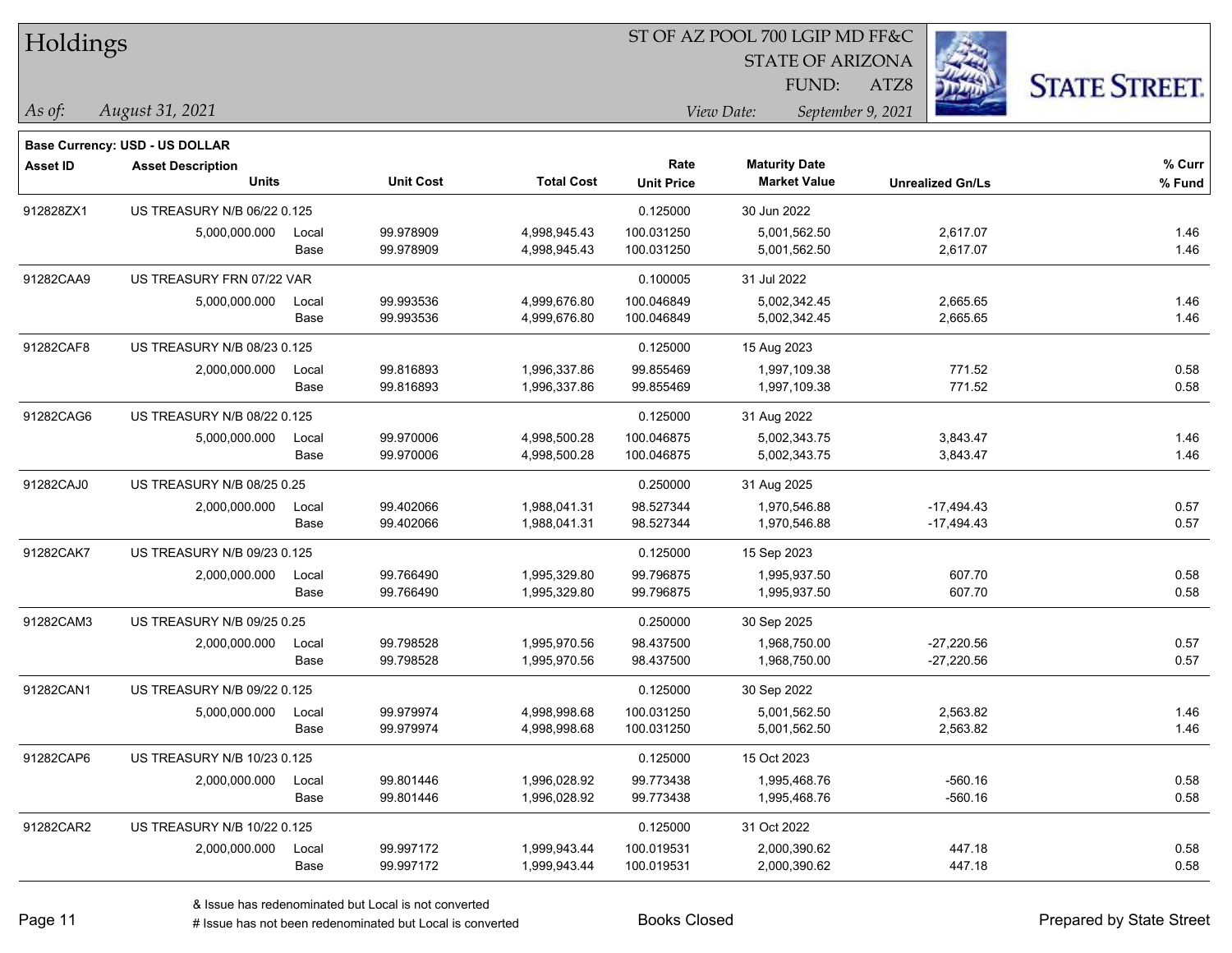| Holdings        |                                          |       |                  |                   | ST OF AZ POOL 700 LGIP MD FF&C |                                             |                         |                      |  |  |
|-----------------|------------------------------------------|-------|------------------|-------------------|--------------------------------|---------------------------------------------|-------------------------|----------------------|--|--|
|                 |                                          |       |                  |                   |                                | <b>STATE OF ARIZONA</b>                     |                         |                      |  |  |
|                 |                                          |       |                  |                   |                                | FUND:                                       | ATZ8                    | <b>STATE STREET.</b> |  |  |
| As of:          | August 31, 2021                          |       |                  |                   |                                | View Date:<br>September 9, 2021             |                         |                      |  |  |
|                 |                                          |       |                  |                   |                                |                                             |                         |                      |  |  |
|                 | <b>Base Currency: USD - US DOLLAR</b>    |       |                  |                   | Rate                           |                                             |                         | % Curr               |  |  |
| <b>Asset ID</b> | <b>Asset Description</b><br><b>Units</b> |       | <b>Unit Cost</b> | <b>Total Cost</b> | <b>Unit Price</b>              | <b>Maturity Date</b><br><b>Market Value</b> | <b>Unrealized Gn/Ls</b> | % Fund               |  |  |
| 91282CAS0       | US TREASURY FRN 10/22 VAR                |       |                  |                   | 0.100005                       | 31 Oct 2022                                 |                         |                      |  |  |
|                 | 3,000,000.000                            | Local | 99.992929        | 2,999,787.88      | 100.056909                     | 3,001,707.27                                | 1,919.39                | 0.87                 |  |  |
|                 |                                          | Base  | 99.992929        | 2,999,787.88      | 100.056909                     | 3,001,707.27                                | 1,919.39                | 0.87                 |  |  |
| 91282CAT8       | US TREASURY N/B 10/25 0.25               |       |                  |                   | 0.250000                       | 31 Oct 2025                                 |                         |                      |  |  |
|                 | 2,000,000.000                            | Local | 99.165717        | 1,983,314.34      | 98.339844                      | 1,966,796.88                                | $-16,517.46$            | 0.57                 |  |  |
|                 |                                          | Base  | 99.165717        | 1,983,314.34      | 98.339844                      | 1,966,796.88                                | $-16,517.46$            | 0.57                 |  |  |
| 91282CAW1       | US TREASURY N/B 11/23 0.25               |       |                  |                   | 0.250000                       | 15 Nov 2023                                 |                         |                      |  |  |
|                 | 2,000,000.000                            | Local | 100.007686       | 2,000,153.71      | 100.000000                     | 2,000,000.00                                | $-153.71$               | 0.58                 |  |  |
|                 |                                          | Base  | 100.007686       | 2,000,153.71      | 100.000000                     | 2,000,000.00                                | $-153.71$               | 0.58                 |  |  |
| 91282CAX9       | US TREASURY N/B 11/22 0.125              |       |                  |                   | 0.125000                       | 30 Nov 2022                                 |                         |                      |  |  |
|                 | 7,000,000.000                            | Local | 99.957203        | 6,997,004.20      | 100.023438                     | 7,001,640.66                                | 4,636.46                | 2.04                 |  |  |
|                 |                                          | Base  | 99.957203        | 6,997,004.20      | 100.023438                     | 7,001,640.66                                | 4,636.46                | 2.04                 |  |  |
| 91282CAZ4       | US TREASURY N/B 11/25 0.375              |       |                  |                   | 0.375000                       | 30 Nov 2025                                 |                         |                      |  |  |
|                 | 2,000,000.000                            | Local | 99.790740        | 1,995,814.79      | 98.781250                      | 1,975,625.00                                | $-20,189.79$            | 0.57                 |  |  |
|                 |                                          | Base  | 99.790740        | 1,995,814.79      | 98.781250                      | 1,975,625.00                                | $-20,189.79$            | 0.57                 |  |  |
| 91282CBA8       | US TREASURY N/B 12/23 0.125              |       |                  |                   | 0.125000                       | 15 Dec 2023                                 |                         |                      |  |  |
|                 | 2,000,000.000                            | Local | 99.808537        | 1,996,170.73      | 99.664062                      | 1,993,281.24                                | $-2,889.49$             | 0.58                 |  |  |
|                 |                                          | Base  | 99.808537        | 1,996,170.73      | 99.664062                      | 1,993,281.24                                | $-2,889.49$             | 0.58                 |  |  |
| 91282CBC4       | US TREASURY N/B 12/25 0.375              |       |                  |                   | 0.375000                       | 31 Dec 2025                                 |                         |                      |  |  |
|                 | 2,000,000.000                            | Local | 99.594831        | 1,991,896.61      | 98.695312                      | 1,973,906.24                                | $-17,990.37$            | 0.57                 |  |  |
|                 |                                          | Base  | 99.594831        | 1,991,896.61      | 98.695312                      | 1,973,906.24                                | $-17,990.37$            | 0.57                 |  |  |
| 91282CBD2       | US TREASURY N/B 12/22 0.125              |       |                  |                   | 0.125000                       | 31 Dec 2022                                 |                         |                      |  |  |
|                 | 9,000,000.000                            | Local | 99.978155        | 8,998,033.98      | 99.996094                      | 8,999,648.46                                | 1,614.48                | 2.62                 |  |  |
|                 |                                          | Base  | 99.978155        | 8,998,033.98      | 99.996094                      | 8,999,648.46                                | 1,614.48                | 2.62                 |  |  |
| 91282CBE0       | US TREASURY N/B 01/24 0.125              |       |                  |                   | 0.125000                       | 15 Jan 2024                                 |                         |                      |  |  |
|                 | 2,000,000.000                            | Local | 99.749518        | 1,994,990.36      | 99.613281                      | 1,992,265.62                                | $-2,724.74$             | 0.58                 |  |  |
|                 |                                          | Base  | 99.749518        | 1,994,990.36      | 99.613281                      | 1,992,265.62                                | $-2,724.74$             | 0.58                 |  |  |
| 91282CBG5       | US TREASURY N/B 01/23 0.125              |       |                  |                   | 0.125000                       | 31 Jan 2023                                 |                         |                      |  |  |
|                 | 3,000,000.000                            | Local | 99.998586        | 2,999,957.57      | 99.976562                      | 2,999,296.86                                | $-660.71$               | 0.87                 |  |  |
|                 |                                          | Base  | 99.998586        | 2,999,957.57      | 99.976562                      | 2,999,296.86                                | $-660.71$               | 0.87                 |  |  |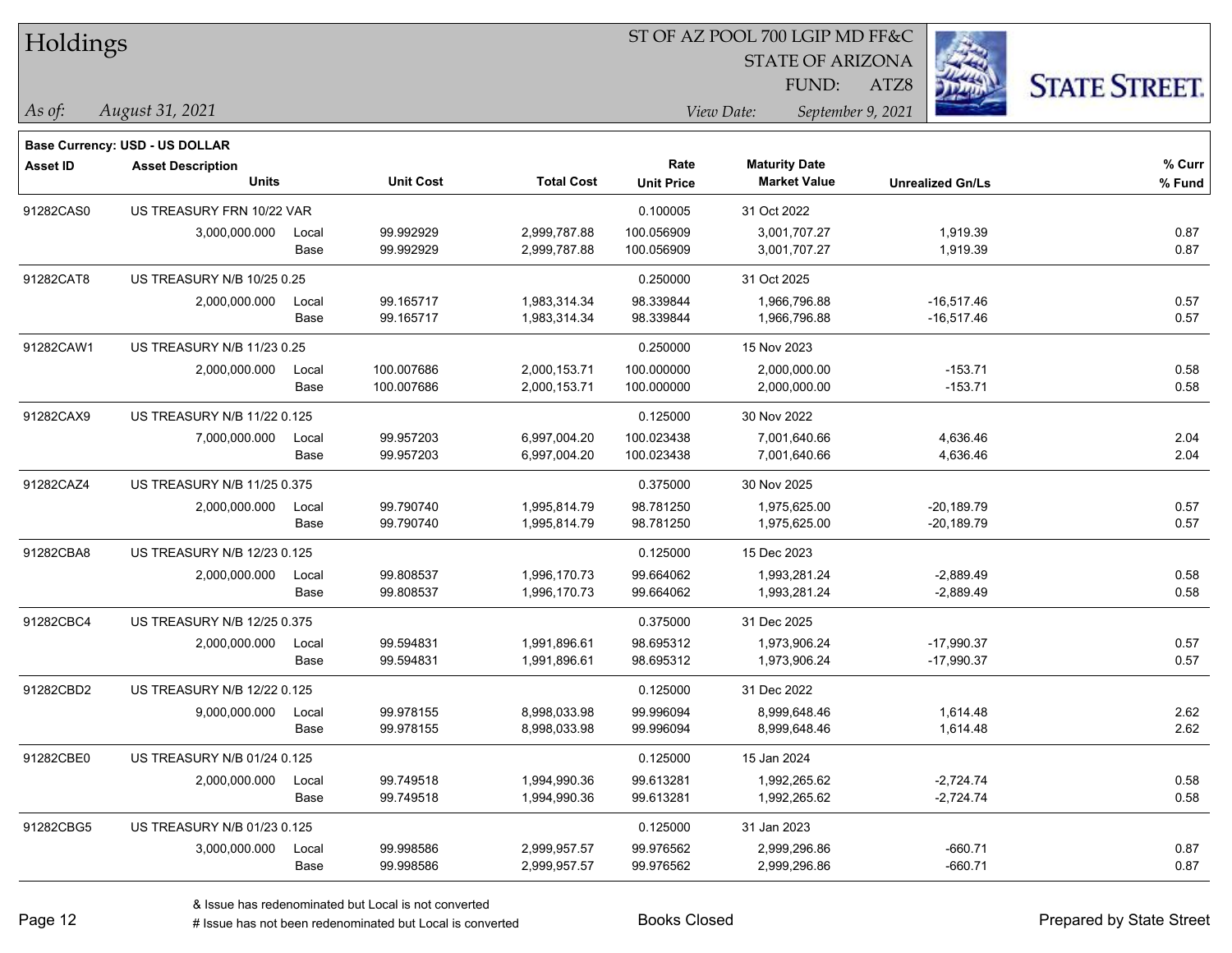### ST OF AZ POOL 700 LGIP MD FF&C

STATE OF ARIZONA

ATZ8



*August 31, 2021 As of: View Date: September 9, 2021* FUND:

|                 | Base Currency: USD - US DOLLAR    |       |                  |                   |                   |                      |                         |        |
|-----------------|-----------------------------------|-------|------------------|-------------------|-------------------|----------------------|-------------------------|--------|
| <b>Asset ID</b> | <b>Asset Description</b>          |       |                  |                   | Rate              | <b>Maturity Date</b> |                         | % Curr |
|                 | <b>Units</b>                      |       | <b>Unit Cost</b> | <b>Total Cost</b> | <b>Unit Price</b> | <b>Market Value</b>  | <b>Unrealized Gn/Ls</b> | % Fund |
| 91282CBH3       | US TREASURY N/B 01/26 0.375       |       |                  |                   | 0.375000          | 31 Jan 2026          |                         |        |
|                 | 2,000,000.000                     | Local | 99.646686        | 1,992,933.72      | 98.593750         | 1,971,875.00         | $-21,058.72$            | 0.57   |
|                 |                                   | Base  | 99.646686        | 1,992,933.72      | 98.593750         | 1,971,875.00         | $-21,058.72$            | 0.57   |
| 91282CBK6       | US TREASURY FRN 01/23 VAR         |       |                  |                   | 0.094005          | 31 Jan 2023          |                         |        |
|                 | 2,000,000.000                     | Local | 99.992830        | 1,999,856.60      | 100.049610        | 2,000,992.20         | 1,135.60                | 0.58   |
|                 |                                   | Base  | 99.992830        | 1,999,856.60      | 100.049610        | 2,000,992.20         | 1,135.60                | 0.58   |
| 91282CBM2       | US TREASURY N/B 02/24 0.125       |       |                  |                   | 0.125000          | 15 Feb 2024          |                         |        |
|                 | 2,000,000.000                     | Local | 99.778802        | 1,995,576.04      | 99.585938         | 1,991,718.76         | $-3,857.28$             | 0.58   |
|                 |                                   | Base  | 99.778802        | 1,995,576.04      | 99.585938         | 1,991,718.76         | $-3,857.28$             | 0.58   |
| 91282CBN0       | US TREASURY N/B 02/23 0.125       |       |                  |                   | 0.125000          | 28 Feb 2023          |                         |        |
|                 | 5,000,000.000                     | Local | 99.964022        | 4,998,201.09      | 99.964844         | 4,998,242.20         | 41.11                   | 1.45   |
|                 |                                   | Base  | 99.964022        | 4,998,201.09      | 99.964844         | 4,998,242.20         | 41.11                   | 1.45   |
| 91282CBQ3       | US TREASURY N/B 02/26 0.5         |       |                  |                   | 0.500000          | 28 Feb 2026          |                         |        |
|                 | 2,000,000.000                     | Local | 99.639566        | 1,992,791.32      | 99.101562         | 1,982,031.24         | -10,760.08              | 0.58   |
|                 |                                   | Base  | 99.639566        | 1,992,791.32      | 99.101562         | 1,982,031.24         | $-10,760.08$            | 0.58   |
| 91282CBR1       | <b>US TREASURY N/B 03/24 0.25</b> |       |                  |                   | 0.250000          | 15 Mar 2024          |                         |        |
|                 | 2,000,000.000                     | Local | 99.752278        | 1,995,045.56      | 99.835938         | 1,996,718.76         | 1,673.20                | 0.58   |
|                 |                                   | Base  | 99.752278        | 1,995,045.56      | 99.835938         | 1,996,718.76         | 1,673.20                | 0.58   |
| 91282CBT7       | <b>US TREASURY N/B 03/26 0.75</b> |       |                  |                   | 0.750000          | 31 Mar 2026          |                         |        |
|                 | 2,000,000.000                     | Local | 99.219829        | 1,984,396.58      | 100.136719        | 2,002,734.38         | 18,337.80               | 0.58   |
|                 |                                   | Base  | 99.219829        | 1,984,396.58      | 100.136719        | 2,002,734.38         | 18,337.80               | 0.58   |
| 91282CBU4       | US TREASURY N/B 03/23 0.125       |       |                  |                   | 0.125000          | 31 Mar 2023          |                         |        |
|                 | 3,000,000.000                     | Local | 99.940155        | 2,998,204.65      | 99.957031         | 2,998,710.93         | 506.28                  | 0.87   |
|                 |                                   | Base  | 99.940155        | 2,998,204.65      | 99.957031         | 2,998,710.93         | 506.28                  | 0.87   |
| 91282CBX8       | US TREASURY N/B 04/23 0.125       |       |                  |                   | 0.125000          | 30 Apr 2023          |                         |        |
|                 | 4,000,000.000                     | Local | 99.883917        | 3,995,356.68      | 99.929688         | 3,997,187.52         | 1,830.84                | 1.16   |
|                 |                                   | Base  | 99.883917        | 3,995,356.68      | 99.929688         | 3,997,187.52         | 1,830.84                | 1.16   |
| 91282CCD1       | US TREASURY N/B 05/23 0.125       |       |                  |                   | 0.125000          | 31 May 2023          |                         |        |
|                 | 3,000,000.000                     | Local | 99.962402        | 2,998,872.07      | 99.910156         | 2,997,304.68         | $-1,567.39$             | 0.87   |
|                 |                                   | Base  | 99.962402        | 2,998,872.07      | 99.910156         | 2,997,304.68         | $-1,567.39$             | 0.87   |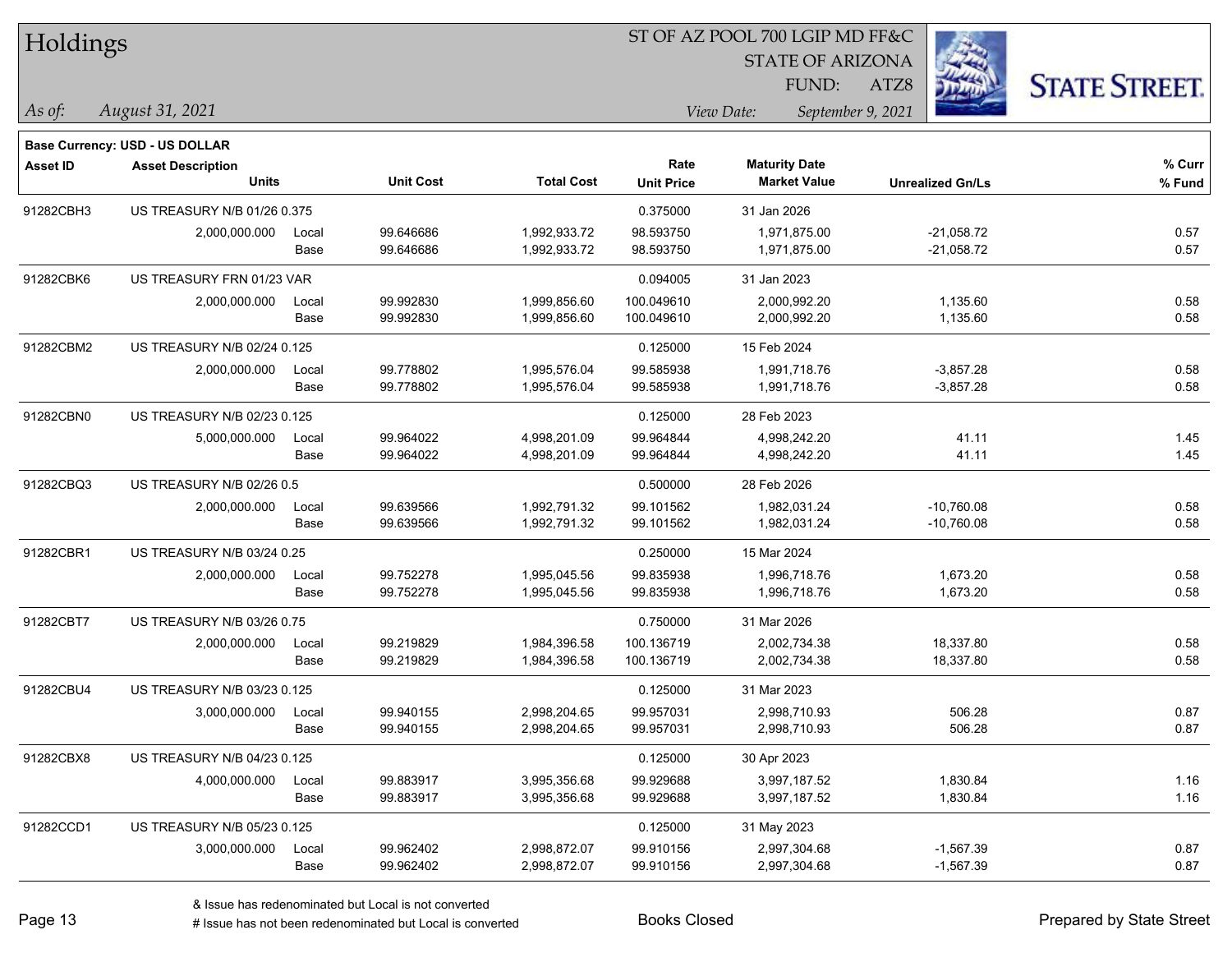| Holdings                  |                                |       |                  |                   |                   | ST OF AZ POOL 700 LGIP MD FF&C |                         |                      |
|---------------------------|--------------------------------|-------|------------------|-------------------|-------------------|--------------------------------|-------------------------|----------------------|
|                           |                                |       |                  |                   |                   | <b>STATE OF ARIZONA</b>        | <b>CONTRACTOR</b>       |                      |
|                           |                                |       |                  |                   |                   | FUND:                          | ATZ8<br><b>DE ALL</b>   | <b>STATE STREET.</b> |
| $\vert$ As of:            | August 31, 2021                |       |                  |                   |                   | View Date:                     | September 9, 2021       |                      |
|                           | Base Currency: USD - US DOLLAR |       |                  |                   |                   |                                |                         |                      |
| Asset ID                  | <b>Asset Description</b>       |       |                  |                   | Rate              | <b>Maturity Date</b>           |                         | % Curr               |
|                           | <b>Units</b>                   |       | <b>Unit Cost</b> | <b>Total Cost</b> | <b>Unit Price</b> | <b>Market Value</b>            | <b>Unrealized Gn/Ls</b> | % Fund               |
| <b>US DOLLAR Total</b>    |                                |       |                  |                   |                   |                                |                         |                      |
|                           | 252,901,503.770                | Local |                  | 253,989,594.00    |                   | 254, 107, 190. 23              | 117,596.23              | 73.96                |
| Original Face:            | 114,514,553.000                | Base  |                  | 253,989,594.00    |                   | 254, 107, 190. 23              | 117,596.23              | 73.96                |
| <b>FIXED INCOME Total</b> |                                |       |                  |                   |                   |                                |                         |                      |
|                           | 252,901,503.770                | Base  |                  | 253,989,594.00    |                   | 254,107,190.23                 | 117,596.23              | 73.96                |
| Original Face:            | 114,514,553.000                |       |                  |                   |                   |                                |                         |                      |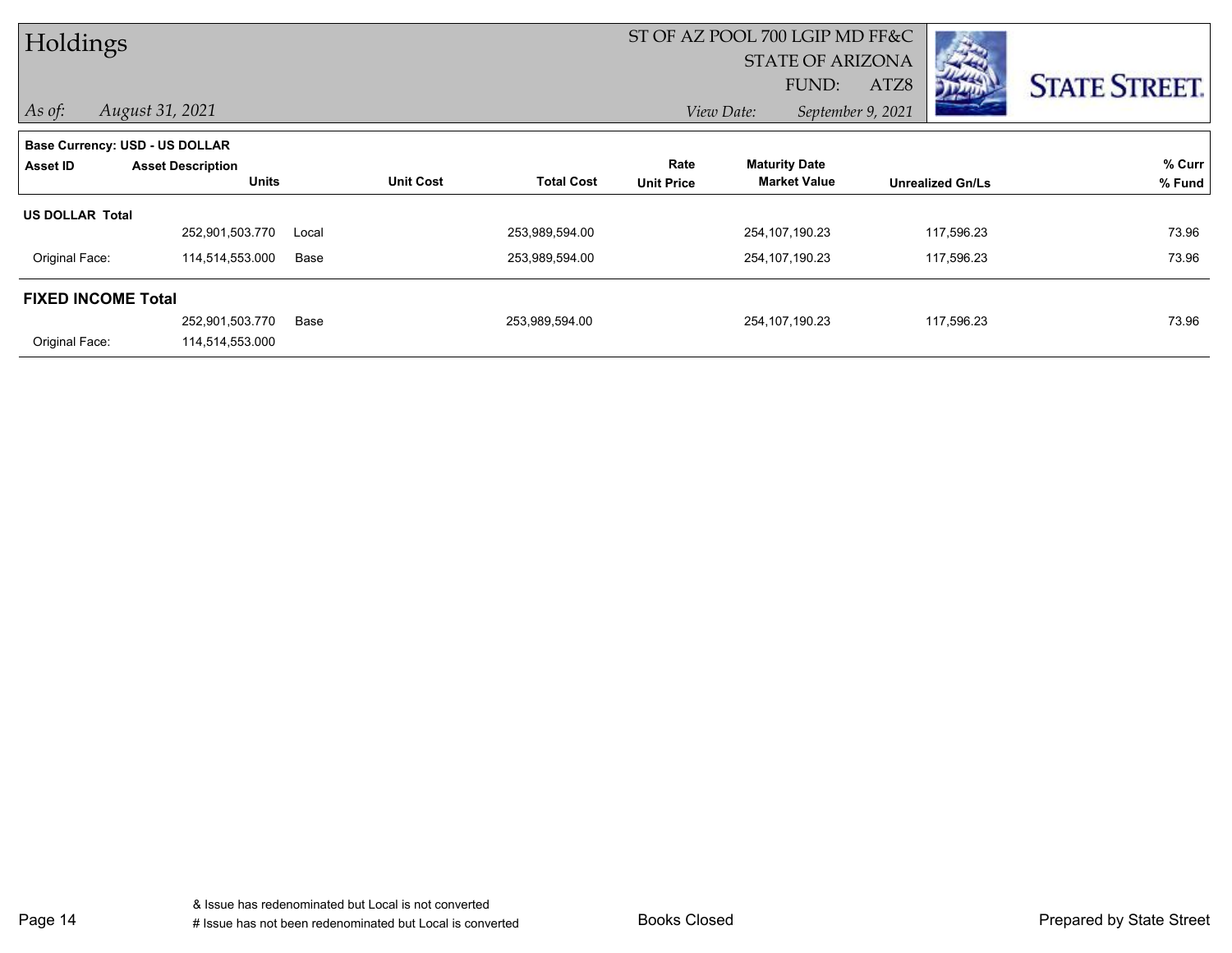| Holdings          |                                          |      |                  | ST OF AZ POOL 700 LGIP MD FF&C<br><b>STATE OF ARIZONA</b> |                           |            |                                             |                   |                         |                      |
|-------------------|------------------------------------------|------|------------------|-----------------------------------------------------------|---------------------------|------------|---------------------------------------------|-------------------|-------------------------|----------------------|
|                   |                                          |      |                  |                                                           |                           |            | FUND:                                       | ATZ8              |                         | <b>STATE STREET.</b> |
| $\vert$ As of:    | August 31, 2021                          |      |                  |                                                           |                           | View Date: |                                             | September 9, 2021 |                         |                      |
|                   | <b>Base Currency: USD - US DOLLAR</b>    |      |                  |                                                           |                           |            |                                             |                   |                         |                      |
| <b>Asset ID</b>   | <b>Asset Description</b><br><b>Units</b> |      | <b>Unit Cost</b> | <b>Total Cost</b>                                         | Rate<br><b>Unit Price</b> |            | <b>Maturity Date</b><br><b>Market Value</b> |                   | <b>Unrealized Gn/Ls</b> | % Curr<br>% Fund     |
| <b>FUND Total</b> |                                          |      |                  |                                                           |                           |            |                                             |                   |                         |                      |
|                   | 336,441,150.130                          | Base |                  | 337,529,240.36                                            |                           |            | 337,646,836.59                              |                   | 117,596.23              | 100.00               |
| Original Face:    | 114,514,553.000                          |      |                  |                                                           |                           |            |                                             |                   |                         |                      |

Page 15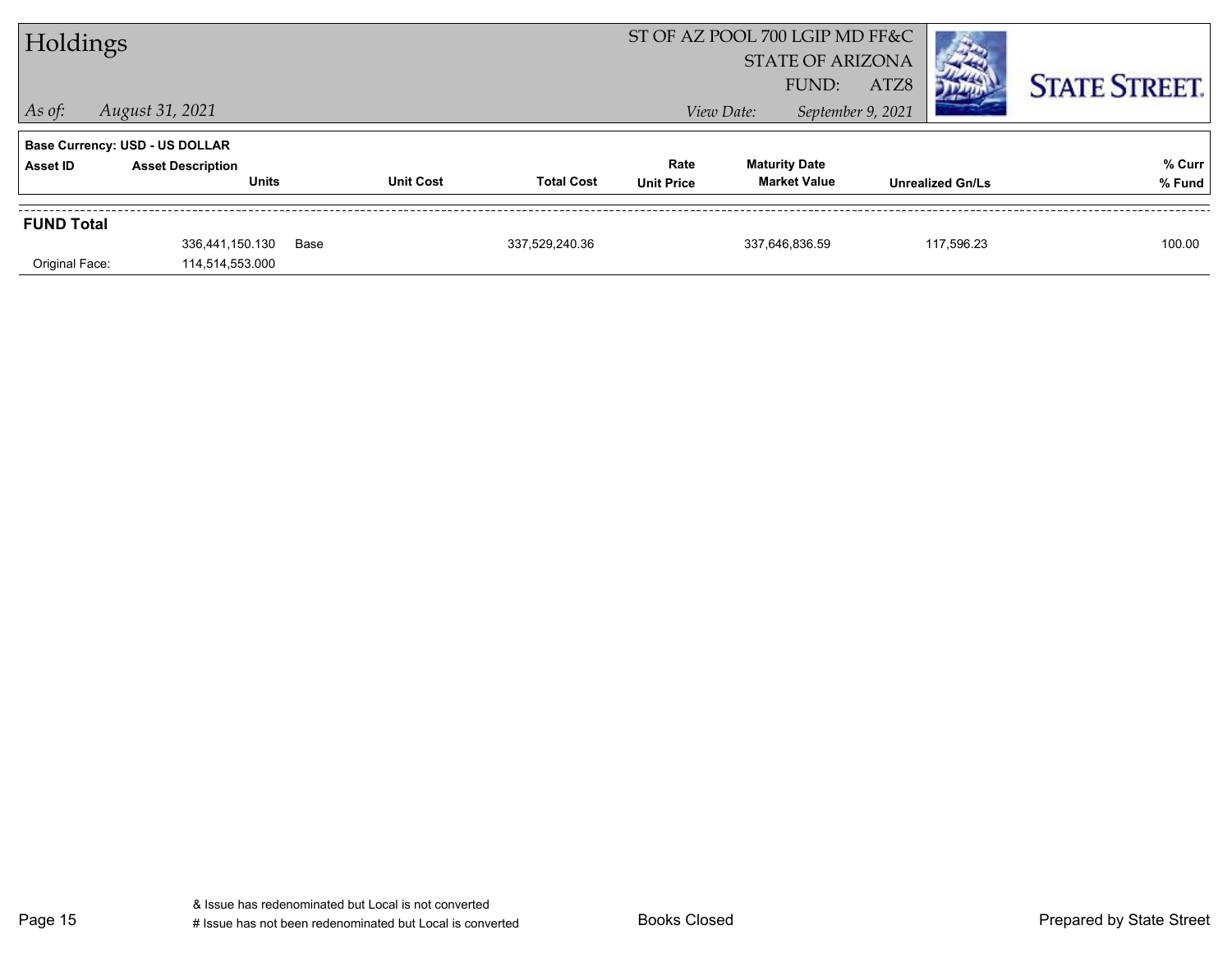## Currency Summary

*As of: August 31, 2021*

# ST OF AZ POOL 700 LGIP MD FF&C

STATE OF ARIZONA

ATZ8



*View Date: September 9, 2021*FUND:

#### **Base Currency:USD - US DOLLAR**

|                        |                  |       |                   |                     | % Currency |                         |                          |                           |
|------------------------|------------------|-------|-------------------|---------------------|------------|-------------------------|--------------------------|---------------------------|
|                        | <b>Units</b>     |       | <b>Total Cost</b> | <b>Market Value</b> | % Fund     | <b>Unreal Sec Gn/Ls</b> | <b>Unreal Curr Gn/Ls</b> | <b>Total Unreal Gn/Ls</b> |
| <b>US DOLLAR</b>       |                  |       |                   |                     |            |                         | Exchange Rate:           | 1.000000                  |
| <b>CASH</b>            |                  |       |                   |                     |            |                         |                          |                           |
|                        | $-2,970,136.760$ | Local | $-2,970,136.76$   | -2,970,136.76       | 0.86       | 0.00                    |                          | 0.00                      |
|                        |                  | Base  | -2,970,136.76     | $-2,970,136.76$     | 0.86       | 0.00                    | 0.00                     | 0.00                      |
| <b>CASH EQUIVALENT</b> |                  |       |                   |                     |            |                         |                          |                           |
|                        | 86,509,783.120   | Local | 86,509,783.12     | 86,509,783.12       | 25.18      | 0.00                    |                          | 0.00                      |
|                        |                  | Base  | 86,509,783.12     | 86,509,783.12       | 25.18      | 0.00                    | 0.00                     | 0.00                      |
| <b>FIXED INCOME</b>    |                  |       |                   |                     |            |                         |                          |                           |
|                        | 252,901,503.770  | Local | 253,989,594.00    | 254,107,190.23      | 73.96      | 117,596.23              |                          | 117,596.23                |
| Original Face:         | 114,514,553.000  | Base  | 253,989,594.00    | 254, 107, 190. 23   | 73.96      | 117,596.23              | 0.00                     | 117,596.23                |
| <b>US DOLLAR Total</b> |                  |       |                   |                     |            |                         |                          |                           |
|                        | 336,441,150.130  | Local | 337,529,240.36    | 337,646,836.59      | 100.00     | 117,596.23              |                          | 117,596.23                |
| Original Face:         | 114,514,553.000  | Base  | 337,529,240.36    | 337,646,836.59      | 100.00     | 117,596.23              | 0.00                     | 117,596.23                |
| <b>FUND Total</b>      |                  |       |                   |                     |            |                         |                          |                           |
|                        | 336,441,150.130  | Base  | 337,529,240.36    | 337,646,836.59      | 100.00     | 117,596.23              | 0.00                     | 117,596.23                |
| Original Face:         | 114,514,553.000  |       |                   |                     |            |                         |                          |                           |
|                        |                  |       |                   |                     |            |                         |                          |                           |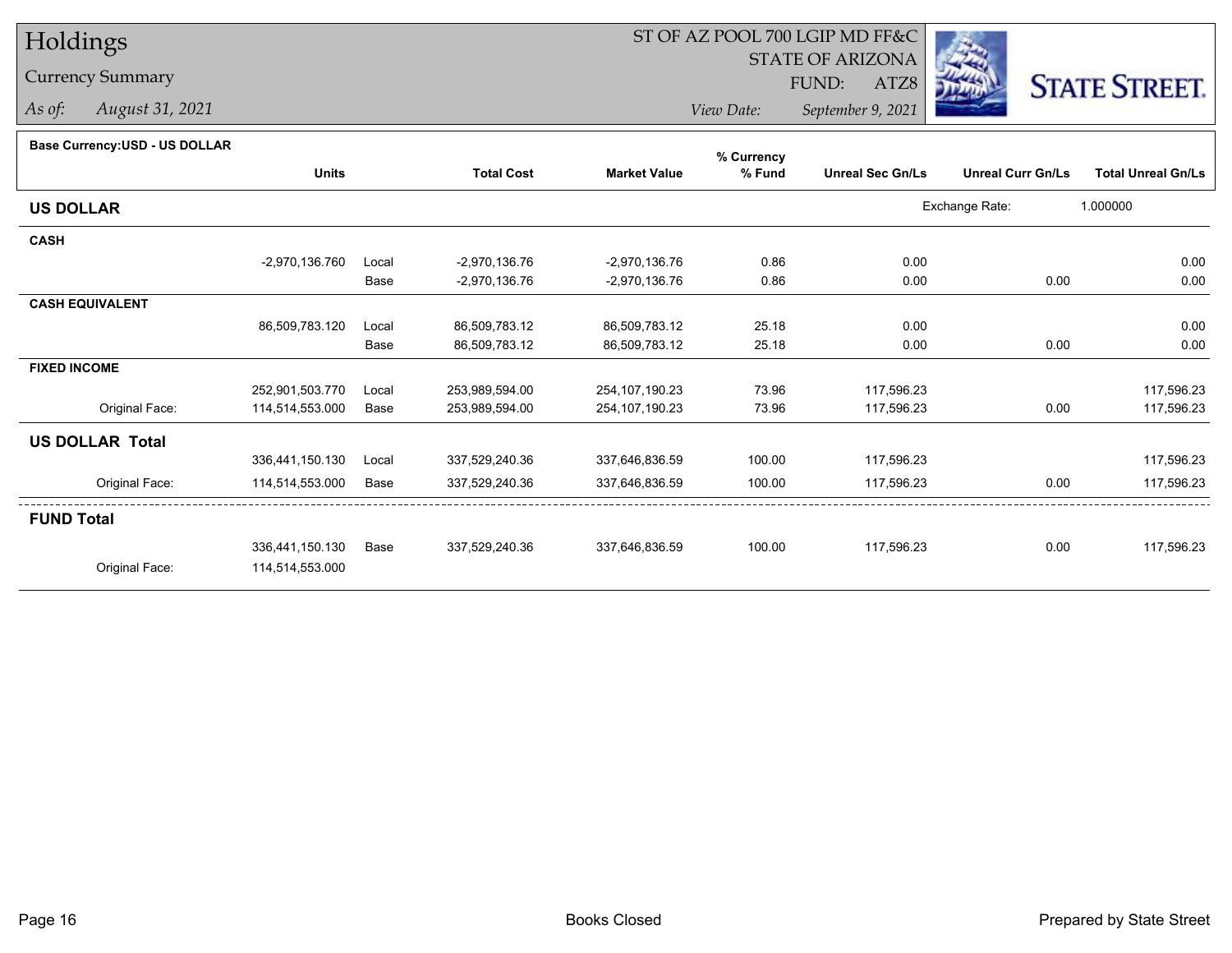| Holdings             |                                       |                   |                     |            | ST OF AZ POOL 700 LGIP MD FF&C           |                          |                           |
|----------------------|---------------------------------------|-------------------|---------------------|------------|------------------------------------------|--------------------------|---------------------------|
| <b>Asset Summary</b> |                                       |                   |                     |            | <b>STATE OF ARIZONA</b><br>FUND:<br>ATZ8 |                          |                           |
| As of:               | August 31, 2021                       |                   |                     | View Date: | September 9, 2021                        |                          | <b>STATE STREET.</b>      |
|                      |                                       |                   |                     |            |                                          |                          |                           |
|                      | <b>Base Currency: USD - US DOLLAR</b> |                   |                     |            |                                          |                          |                           |
|                      | <b>Units</b>                          | <b>Total Cost</b> | <b>Market Value</b> | % Fund     | <b>Unreal Sec Gn/Ls</b>                  | <b>Unreal Curr Gn/Ls</b> | <b>Total Unreal Gn/Ls</b> |
| <b>CASH</b>          |                                       |                   |                     |            |                                          |                          |                           |
| <b>US DOLLAR</b>     |                                       |                   |                     |            |                                          |                          |                           |
|                      | -2,970,136.760                        | $-2,970,136.76$   | $-2,970,136.76$     | 0.86       | 0.00                                     | 0.00                     | 0.00                      |
| <b>CASH Total</b>    |                                       |                   |                     |            |                                          |                          |                           |
|                      | -2,970,136.760                        | $-2,970,136.76$   | $-2,970,136.76$     | 0.86       | 0.00                                     | 0.00                     | 0.00                      |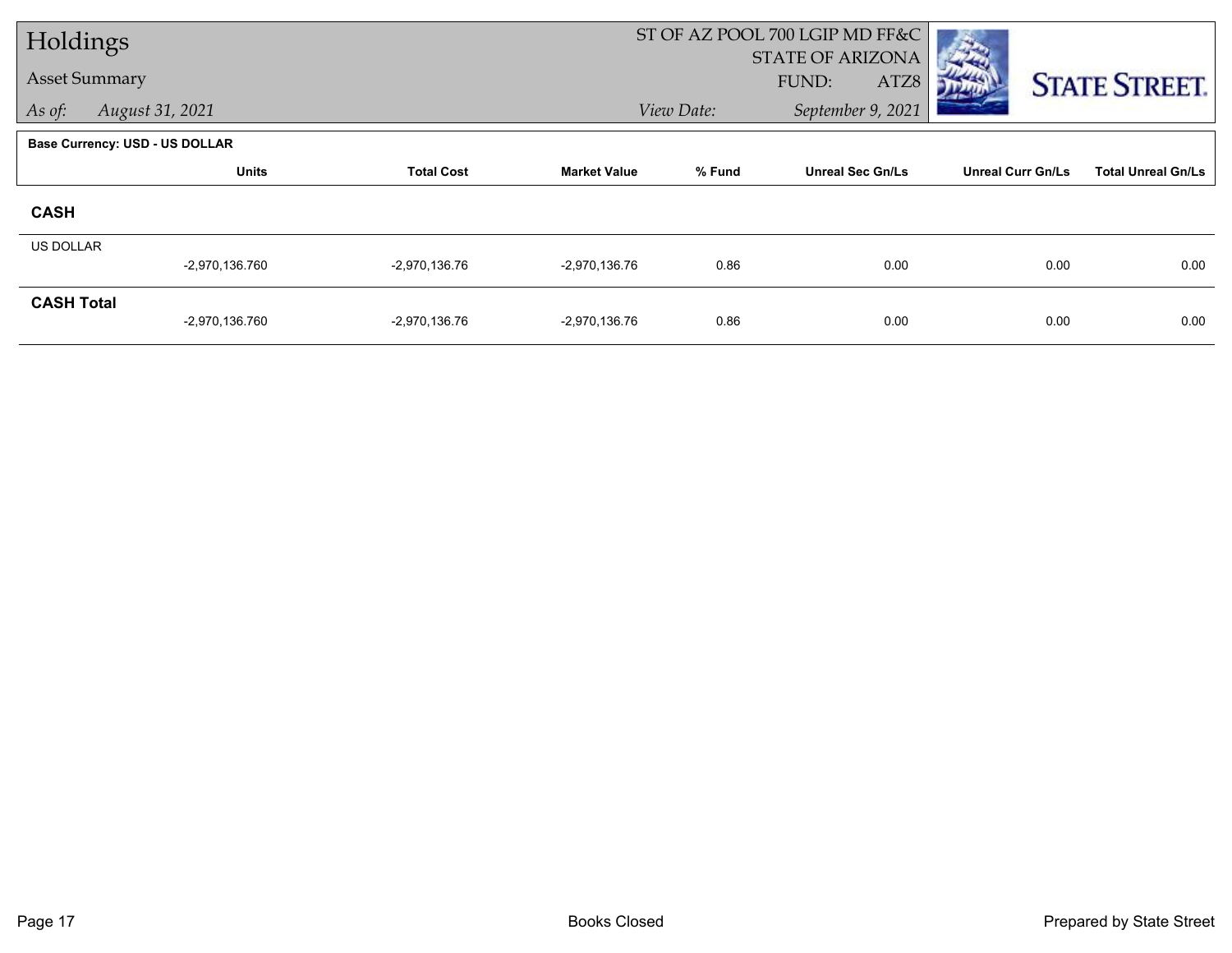| Holdings  |                                       |                   |                     | ST OF AZ POOL 700 LGIP MD FF&C |                         |                          |                           |
|-----------|---------------------------------------|-------------------|---------------------|--------------------------------|-------------------------|--------------------------|---------------------------|
|           | <b>Asset Summary</b>                  |                   |                     |                                | <b>STATE OF ARIZONA</b> |                          |                           |
|           |                                       |                   |                     |                                | FUND:<br>ATZ8           |                          | <b>STATE STREET.</b>      |
| As of:    | August 31, 2021                       |                   |                     | View Date:                     | September 9, 2021       |                          |                           |
|           | <b>Base Currency: USD - US DOLLAR</b> |                   |                     |                                |                         |                          |                           |
|           | <b>Units</b>                          | <b>Total Cost</b> | <b>Market Value</b> | % Fund                         | <b>Unreal Sec Gn/Ls</b> | <b>Unreal Curr Gn/Ls</b> | <b>Total Unreal Gn/Ls</b> |
|           | <b>CASH EQUIVALENT</b>                |                   |                     |                                |                         |                          |                           |
| US DOLLAR |                                       |                   |                     |                                |                         |                          |                           |
|           | 86,509,783.120                        | 86,509,783.12     | 86,509,783.12       | 25.18                          | 0.00                    | 0.00                     | 0.00                      |
|           | <b>CASH EQUIVALENT Total</b>          |                   |                     |                                |                         |                          |                           |
|           | 86,509,783.120                        | 86,509,783.12     | 86,509,783.12       | 25.18                          | 0.00                    | 0.00                     | 0.00                      |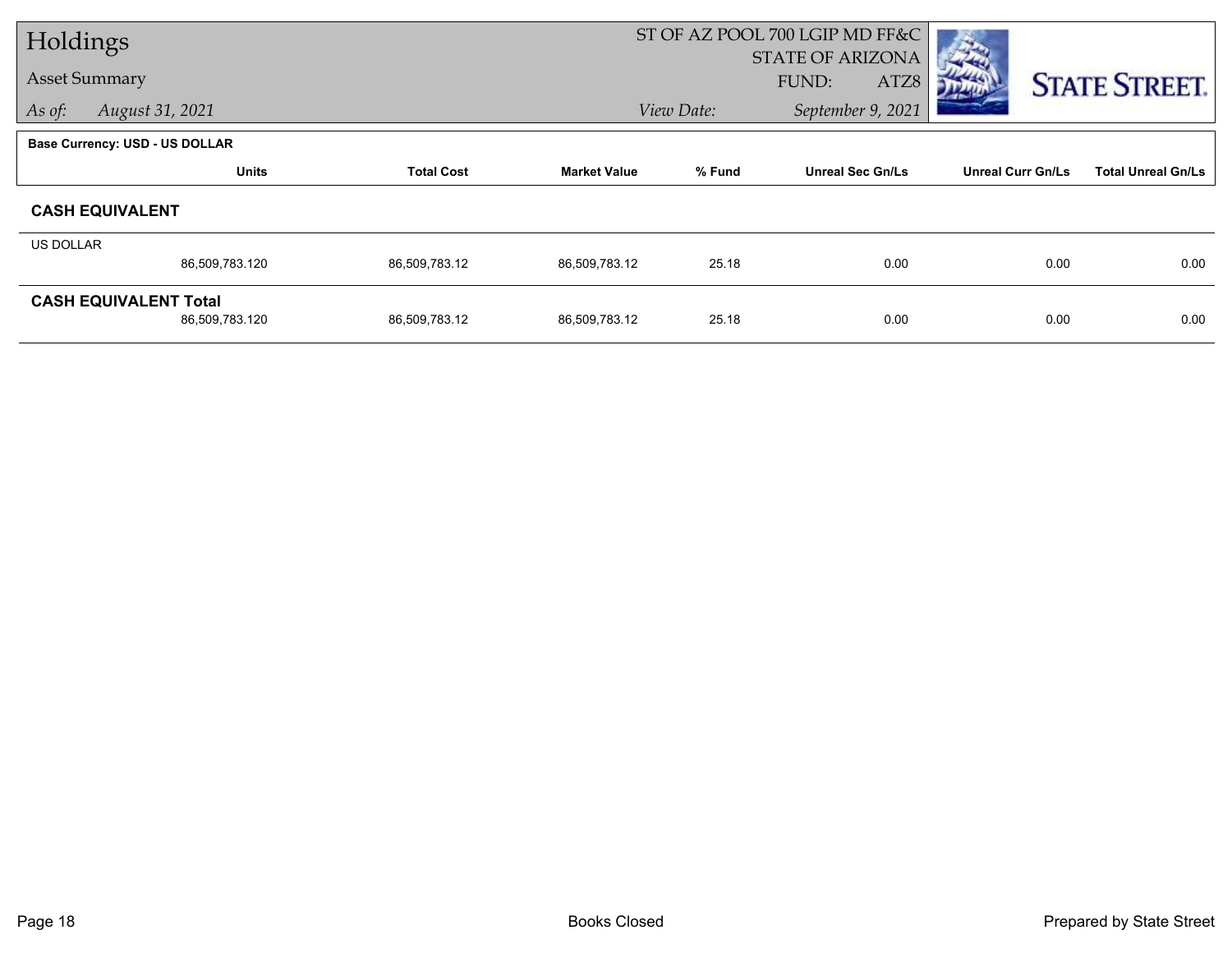| Holdings         |                                       |                   |                     |            | ST OF AZ POOL 700 LGIP MD FF&C |                          |                           |
|------------------|---------------------------------------|-------------------|---------------------|------------|--------------------------------|--------------------------|---------------------------|
|                  |                                       |                   |                     |            | <b>STATE OF ARIZONA</b>        |                          |                           |
|                  | <b>Asset Summary</b>                  |                   |                     |            | FUND:<br>ATZ8                  |                          | <b>STATE STREET.</b>      |
| As of:           | August 31, 2021                       |                   |                     | View Date: | September 9, 2021              |                          |                           |
|                  | <b>Base Currency: USD - US DOLLAR</b> |                   |                     |            |                                |                          |                           |
|                  | <b>Units</b>                          | <b>Total Cost</b> | <b>Market Value</b> | % Fund     | <b>Unreal Sec Gn/Ls</b>        | <b>Unreal Curr Gn/Ls</b> | <b>Total Unreal Gn/Ls</b> |
|                  | <b>FIXED INCOME</b>                   |                   |                     |            |                                |                          |                           |
| <b>US DOLLAR</b> |                                       |                   |                     |            |                                |                          |                           |
|                  | 252,901,503.770                       | 253,989,594.00    | 254,107,190.23      | 73.96      | 117,596.23                     | 0.00                     | 117,596.23                |
|                  | <b>FIXED INCOME Total</b>             |                   |                     |            |                                |                          |                           |
|                  | 252,901,503.770                       | 253,989,594.00    | 254,107,190.23      | 73.96      | 117,596.23                     | 0.00                     | 117,596.23                |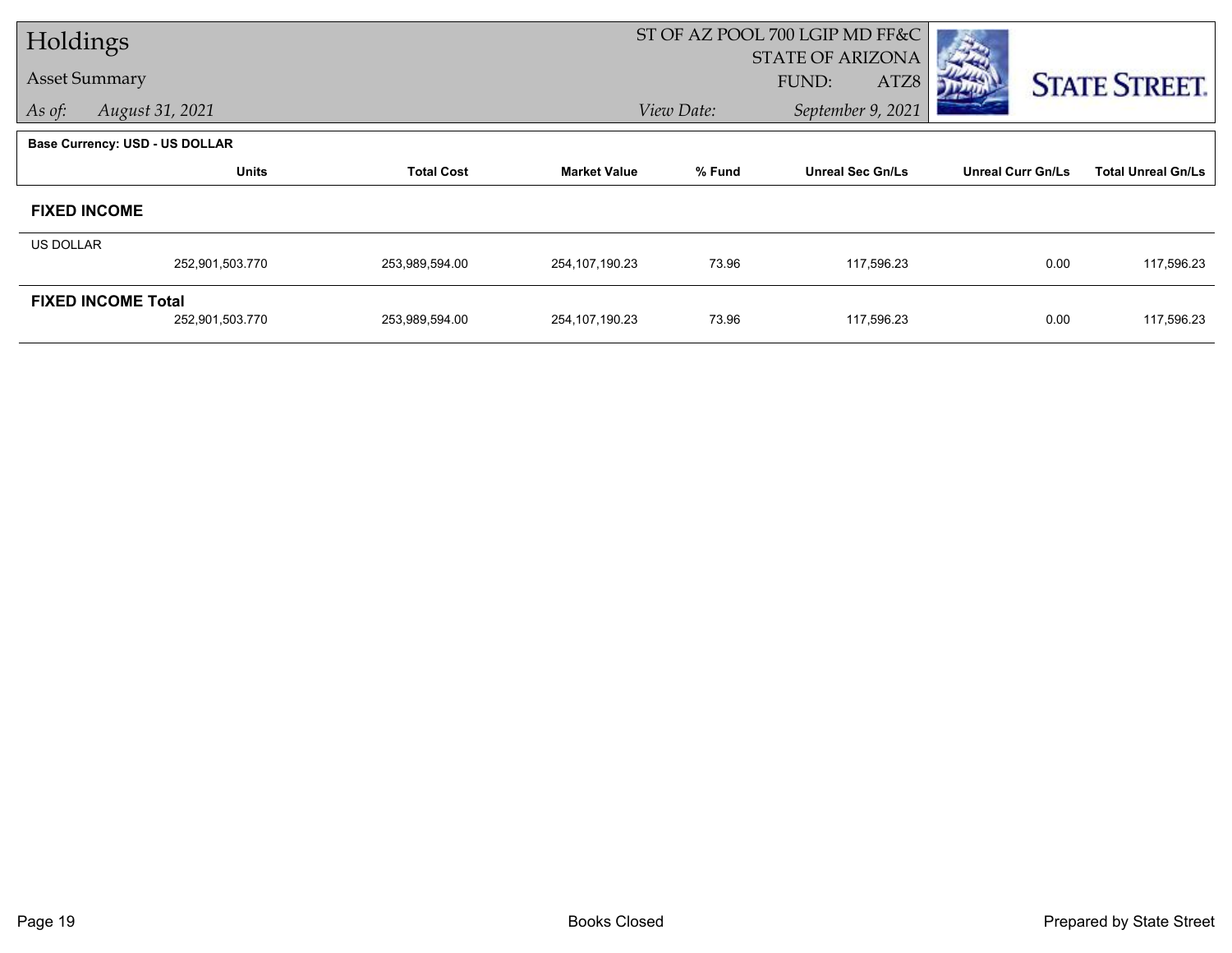| Holdings          |                                       |                   |                     |            | ST OF AZ POOL 700 LGIP MD FF&C |                   |                           |
|-------------------|---------------------------------------|-------------------|---------------------|------------|--------------------------------|-------------------|---------------------------|
|                   |                                       |                   |                     |            | <b>STATE OF ARIZONA</b>        |                   |                           |
|                   | <b>Asset Summary</b>                  |                   |                     |            | ATZ8<br>FUND:                  |                   | <b>STATE STREET.</b>      |
| As of:            | August 31, 2021                       |                   |                     | View Date: | September 9, 2021              |                   |                           |
|                   | <b>Base Currency: USD - US DOLLAR</b> |                   |                     |            |                                |                   |                           |
|                   | <b>Units</b>                          | <b>Total Cost</b> | <b>Market Value</b> | % Fund     | <b>Unreal Sec Gn/Ls</b>        | Unreal Curr Gn/Ls | <b>Total Unreal Gn/Ls</b> |
| <b>FUND Total</b> |                                       |                   |                     |            |                                |                   |                           |
|                   | 336,441,150.130                       | 337.529.240.36    | 337.646.836.59      | 100.00     | 117.596.23                     | 0.00              | 117,596.23                |